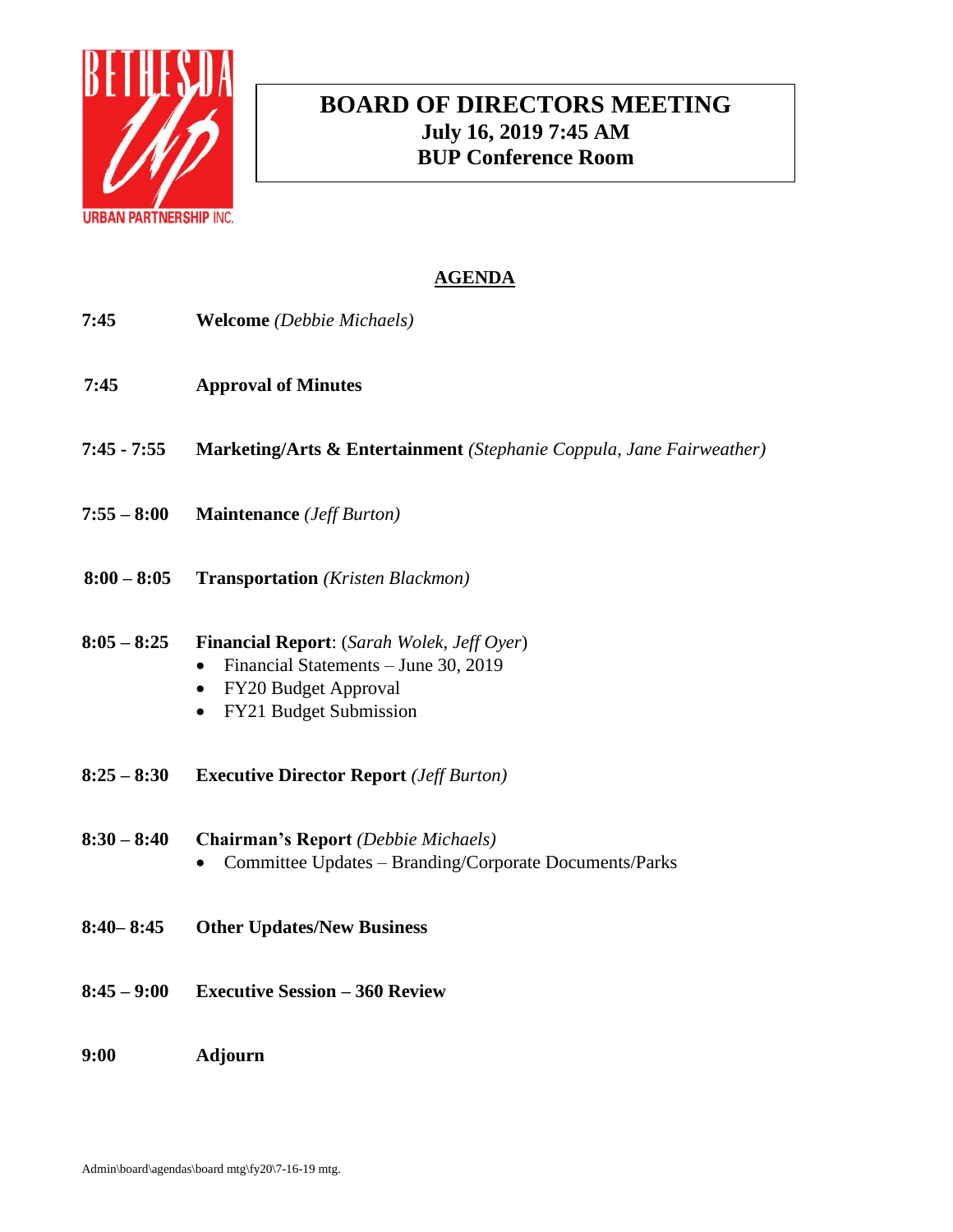# **BETHESDA URBAN PARTNERSHIP, INC. Minutes of the Board of Directors Meeting July 16, 2019**

| <b>Board Members Present:</b> | Debbie Michaels, Greg Rooney, Sarah Wolek, Robert Donohoe, Jack<br>Alexander and Marian Block |
|-------------------------------|-----------------------------------------------------------------------------------------------|
| <b>Staff Present:</b>         | Jeff Burton, Stephanie Coppula, Jeff Oyer and Kristen Blackmon                                |
| <b>Guests Present:</b>        | Derrick Harrigan – BCC Regional Services Center                                               |
| <b>Call to Order:</b>         | Meeting called to order at 7:45 a.m. by Debbie Michaels                                       |

## **Minutes:**

Debbie Michaels asked for a motion to approve the minutes from the previous Board meeting. A motion was made and seconded to approve the June 18, 2019 Board of Director's meeting minutes. There was no discussion. The motion passed unanimously.

## **Marketing Report:**

Stephanie Coppula reported that the mural is in progress on the wall at the Doubletree Hotel and it should be completed within the next couple of weeks. We will coordinate a dedication event in late August or early September. A partnership has also been formed with The Donohoe Companies for a mural at the Hilton Garden Inn. They are waiting on approval from Park & Planning to do the mural which will replace a piece of public art that was destroyed last year during a bad storm.

BUP's partnership with Montgomery Parks for the Parks, Party and Play program scheduled for July 11 had to be cancelled because of storms. There is still another Yappy Hour scheduled for September 19 and a Game and S'mores night scheduled for October 17, 2019.

BUP is partnering again this year with Naval Support Activity Bethesda for National Night Out on August 6. BUP staff will be on base that day giving out information on downtown Bethesda and the restaurants will provide free food.

The opening of the Trawick Prize is scheduled for Wednesday evening, September 4 at Gallery B. All Board members are invited to attend.

### **Maintenance Report:**

Jeff Burton noted that most of the maintenance update is in the Board packet for review. J. Burton reported that all of the concrete and curb repairs have all been completed. All of the necessary tree replacements have also been completed.

Robert Donohoe questioned if BUP had ever done a survey of the Circulator passengers asking for their feedback. J. Burton noted that we did do one in the past and that is what led to the Circulator expansion. It was agreed that it would be a good idea to conduct an updated survey.

# **BTS Report:**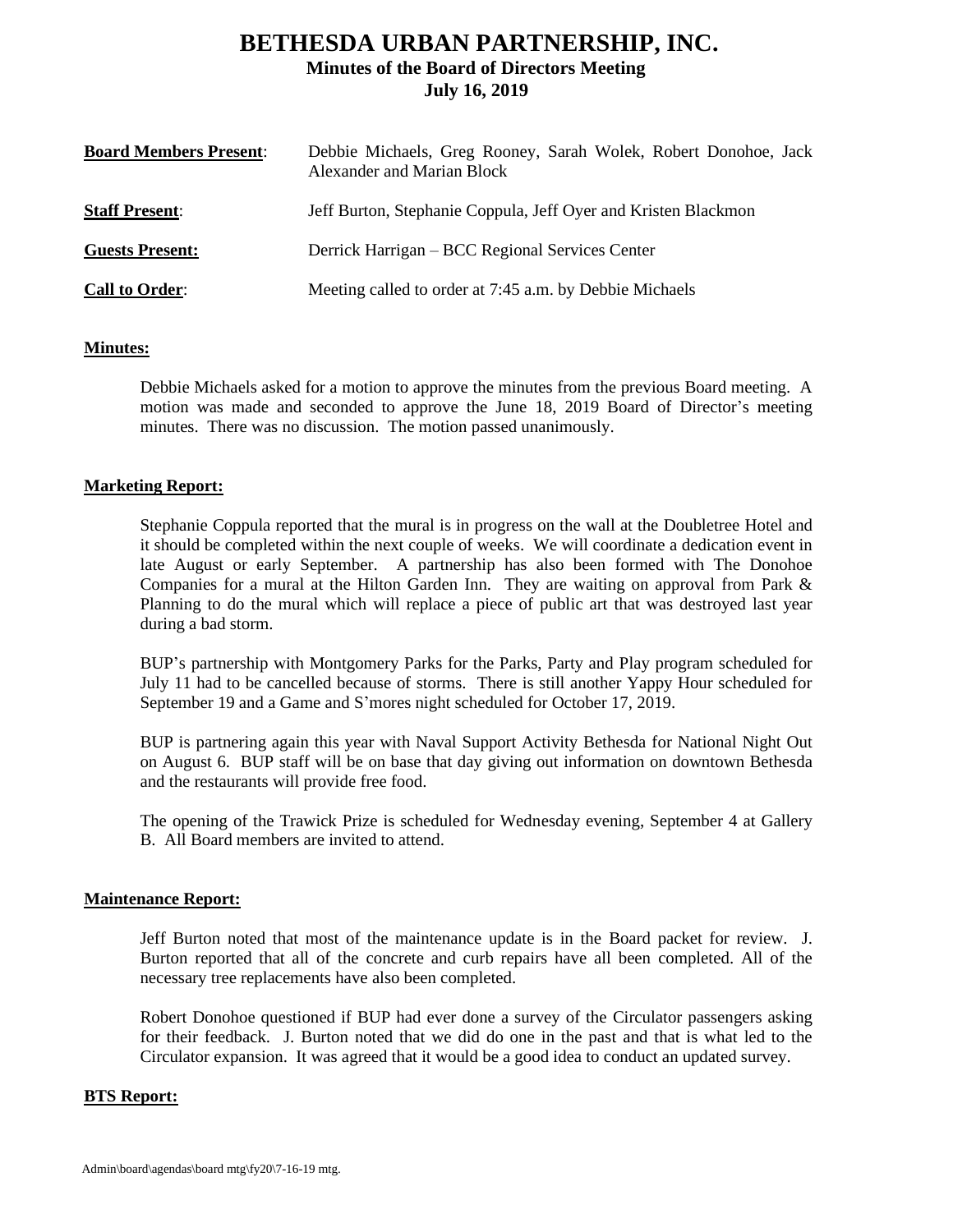Kristen Blackmon reported she is following some things going on at the County Council T&E Committee. They have a couple of items under discussion that could have a significant impact to the TMDs. K. Blackmon also noted that there is a public hearing on the status of the BRT that she will be attending. The hearing will be about additional design funding for Veirs Mill Road and Route 355/Wisconsin.

K. Blackmon noted that BTS held a "Learn to Ride" event where people could come and learn to ride bicycles safely around an urban district, taught by certified instructors. K. Blackmon mentioned how important these events are but are limited because they can be fairly expensive because of the instructors and having to rent bikes. Debbie Michaels questioned whether or not sponsors could be found to help fund these events that would allow BTS to increase the number of these events. Staff will pursue this possibility.

## **Financial Report:**

Jeff Oyer reported that the financial statements for year ended June 30 are nearly complete. J. Oyer reported revenues over expenditures as of June 30 of \$214,000 as compared to the \$190,000 that had been projected. This variance was due mainly to spending less on flowers and adjustments to accrued vacation. J. Oyer noted that there may be a small number of invoices that are still outstanding noting that they will not significantly change the year end numbers being presented today. J. Oyer noted that these funds will be added to the current reserve funds and a more detailed five-year plan on the use of the reserve fund will be developed by the Finance Committee that will be in line with BUP's five-year strategic plan. Greg Rooney noted that these strategic plan initiatives will be extremely costly and even though this seems like a lot of money, these funds were raised outside the contract and will allow us to begin to move forward on the very important projects outlined in the strategic plan. Jack Alexander suggested talking to EagleBank again to make sure BUP is investing these reserve funds to earn interest in line with the current market. J. Oyer also noted that BUP expended \$3,175,000 on urban district services in FY19 compared to receiving contract dollars from Montgomery County is the amount of \$2,943,000 for these services for a variance of \$233,000.

J. Oyer reported that the Finance Committee had met to review and discuss the FY20 operating budget and that those documents were included in the Board meeting packet for their review. J. Oyer reviewed a few of the key highlights of the budget and noted that the Finance Committee was presenting a balanced budget. A motion was made and seconded to approve the FY20 operating budget as presented. There was no discussion. The motion passed unanimously.

J. Oyer then presented a draft of BUP's FY21 proposed budget submission to the County noting that the Finance Committee is still working on the final version but wanted the full Board to be aware of the request being made since there was no Board meeting in August and the request will most likely need to be submitted to the County before the September Board meeting. J. Oyer noted that the budget increase being requested was mostly for fixed costs such as rent and insurance and also included an increase for wages and benefits. An increase for vehicle replacement would also be added as suggested in an earlier discussion. Debbie Michaels asked the Board to review the document and provide any comments by early sometime next week.

# **Executive Director Report:**

Jeff Burton noted that BUP is in a unique position right now to strengthen current relationships and develop new ones with BUP's key partners at the County and within the urban district. He has held meetings with Marriott about getting more involved, with DOT and Park & Planning about the Norfolk Avenue shared street concept, and with the County Executive's assistant CAO, Jerome Fletcher, to educate him on the assets and capabilities BUP has so they can leverage our services better. Future meetings scheduled include the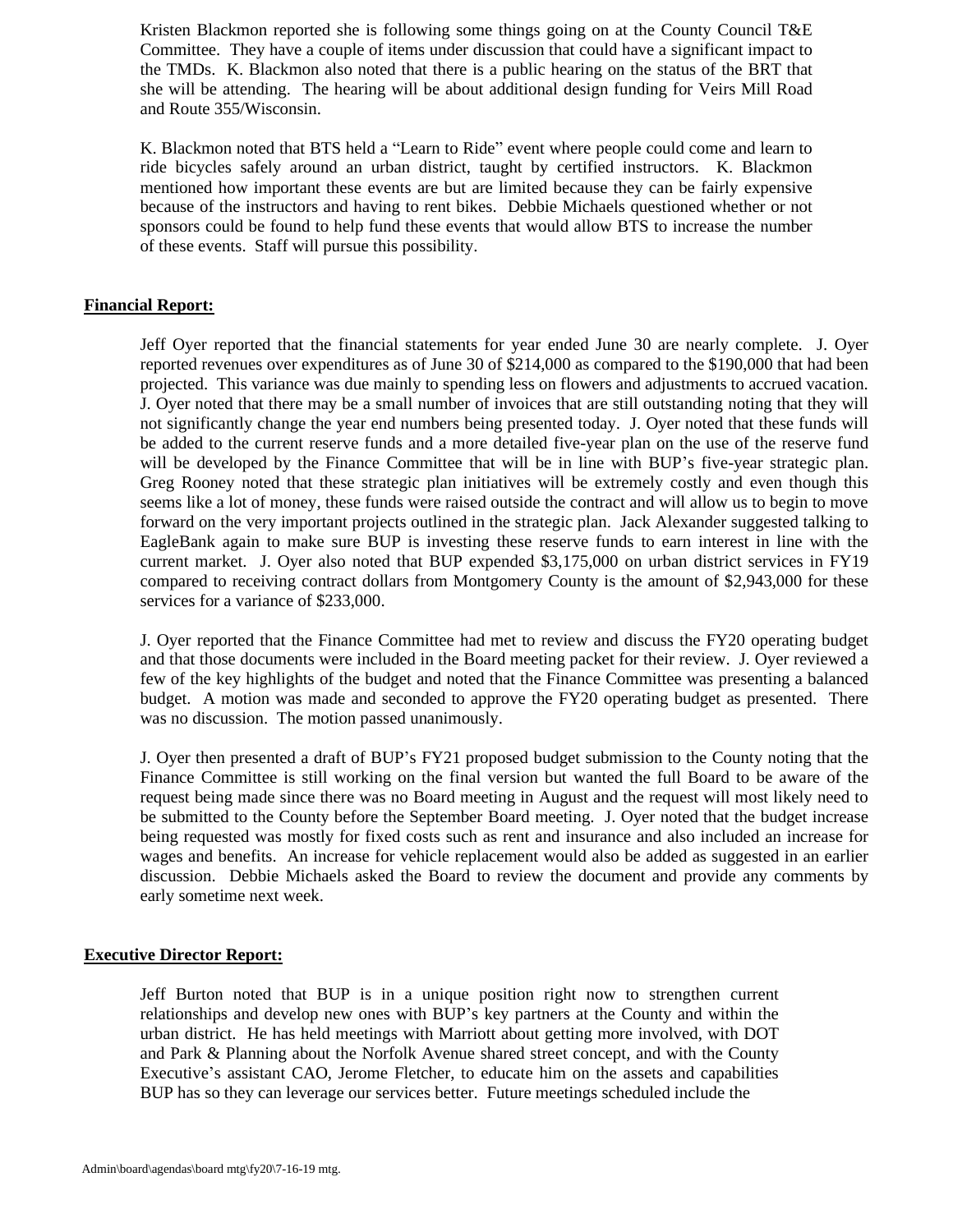director of OMB (members of the Finance Committee and BUP staff), and a meeting with the Director of DOT and his staff.

### **Chairman's Report:**

Debbie Michaels requested that the Board make sure they read the department updates included in the Board packet when it is sent out. She would like staff to just give brief reports of their activities and the Board members can ask questions if they have any. This will save time at Board meetings to allow the Board to discuss more high-level topics that need more time and discussion.

D. Michaels reported that the Parks Committee continues to work with East Bethesda to make improvements to their two parks. The East Bethesda Citizen's Association has given BUP \$2,000 to add flowers and BUP will put these in in the fall. Park & Planning is also making significant improvements to these parks with new furniture and concrete upgrades. We have suggested to Park & Planning that a grand reopening of the park be scheduled once the flowers are in and the improvements are done.

On behalf of the entire Board of directors, Debbie Michaels recognized and thanked Robert Donohoe for his leadership as Chair of BUP this past fiscal year. R. Donohoe was presented with a plaque to commemorate his service.

## **Other Business:**

At this time a motion was made and seconded to adjourn the Board meeting and move into executive session to discuss personnel issues. There was no discussion and the motion passed unanimously.

**Next Meeting**: September 15, 2019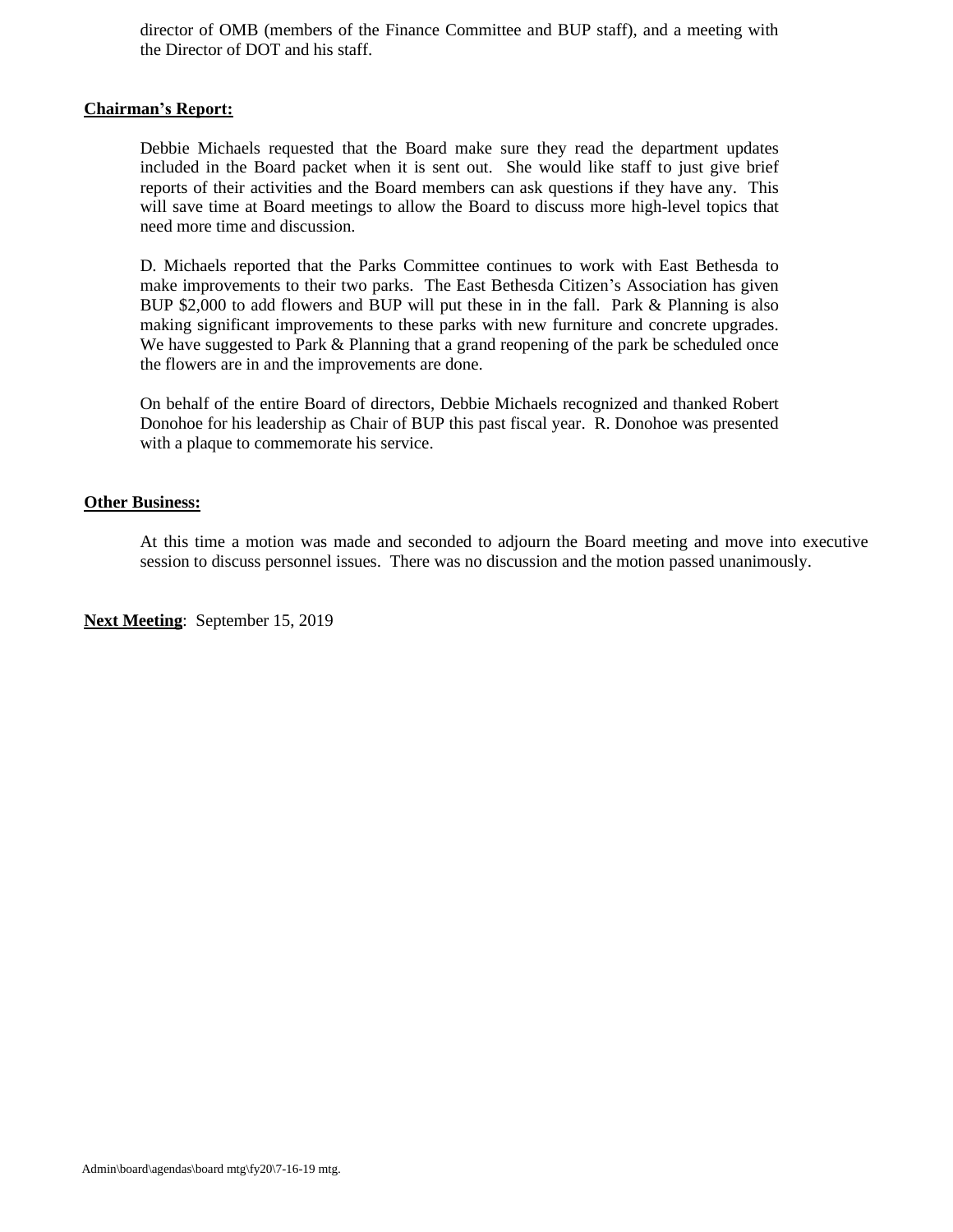

# **BOARD OF DIRECTORS MEETING September 17, 2019 7:45 AM BUP Conference Room**

| 7:45          | <b>Welcome</b> (Debbie Michaels)                                                                                                                              |
|---------------|---------------------------------------------------------------------------------------------------------------------------------------------------------------|
| 7:45          | <b>Approval of Minutes</b>                                                                                                                                    |
| $7:45 - 7:55$ | <b>Marketing/Arts &amp; Entertainment</b> (Stephanie Coppula, Jane Fairweather)                                                                               |
| $7:55 - 8:00$ | <b>Maintenance</b> ( <i>Jeff Burton</i> )                                                                                                                     |
| $8:00 - 8:05$ | <b>Transportation</b> (Kristen Blackmon)                                                                                                                      |
| $8:05 - 8:20$ | <b>Financial Report:</b> (Sarah Wolek, Jeff Oyer)<br>Financial Statements - August 31, 2019<br>FY19 Audit<br>$\bullet$                                        |
| $8:20 - 8:30$ | <b>Executive Director Report (Jeff Burton)</b>                                                                                                                |
| $8:30 - 8:40$ | <b>Chairman's Report</b> (Debbie Michaels)<br>Committee Updates - Branding/Corporate Documents/Parks<br><b>BTS Advisory Committee Nomination</b><br>$\bullet$ |
| $8:40 - 8:45$ | <b>Other Updates/New Business</b>                                                                                                                             |
| $8:45 - 9:00$ | <b>Executive Session - 360 Review</b>                                                                                                                         |
| 9:00          | <b>Adjourn</b>                                                                                                                                                |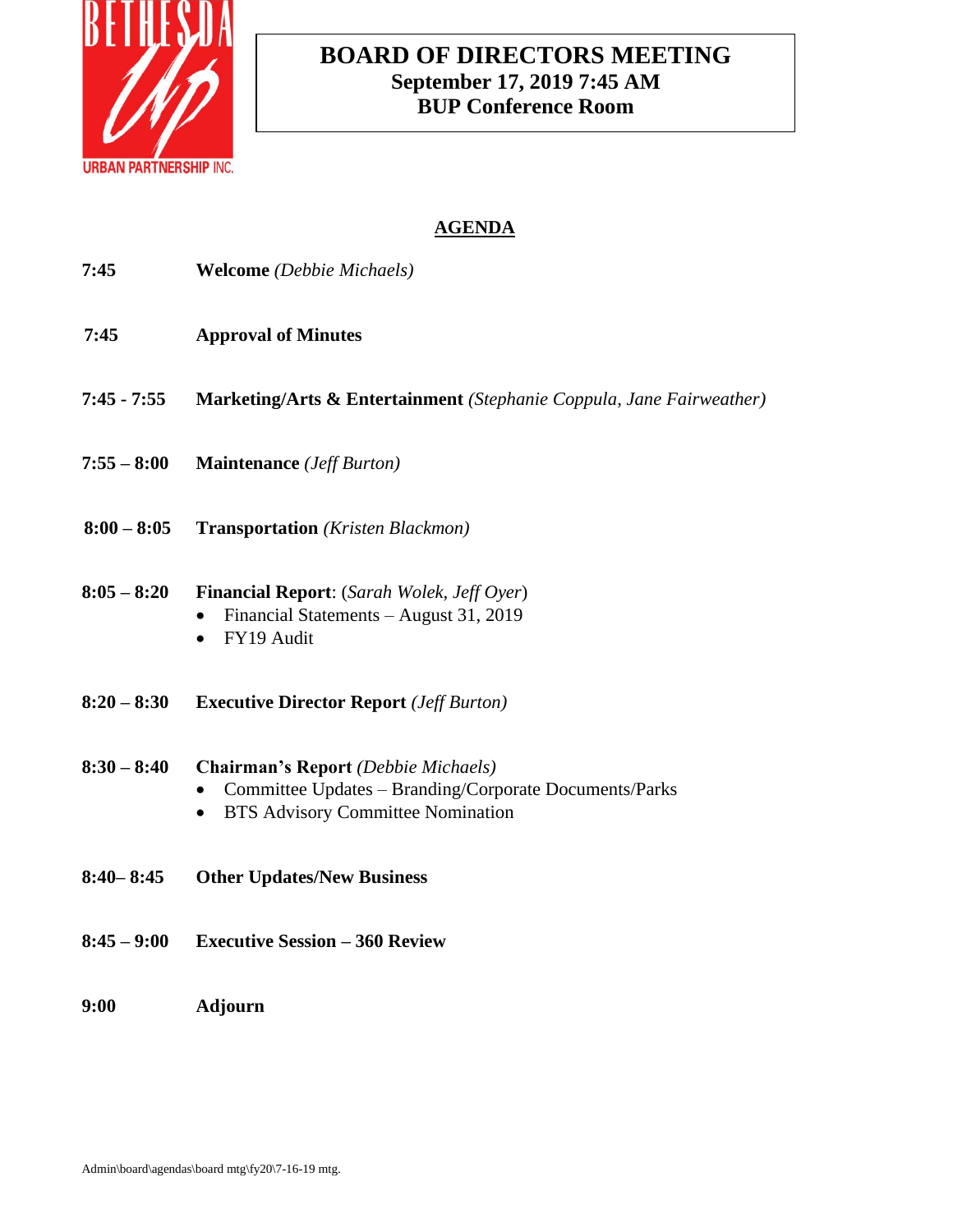# **BETHESDA URBAN PARTNERSHIP, INC. Minutes of the Board of Directors Meeting September 17, 2019**

| <b>Board Members Present:</b> | Debbie Michaels, Greg Rooney, Sarah Wolek, Jane Fairweather, Robert<br>Donohoe, Jack Alexander, Andrew Jones, Heather Dhlopolsky, Marian<br><b>Block and Katya Marin</b> |
|-------------------------------|--------------------------------------------------------------------------------------------------------------------------------------------------------------------------|
| <b>Staff Present:</b>         | Jeff Burton, Stephanie Coppula, Jeff Oyer and Kristen Blackmon                                                                                                           |
| <b>Guests Present:</b>        | Derrick Harrigan – BCC Regional Services Center, Ginanne Italiano –<br>Greater Bethesda Chamber of Commerce, Dan Schere - Bethesda Beat                                  |
| <b>Call to Order:</b>         | Meeting called to order at 7:45 a.m. by Debbie Michaels                                                                                                                  |

# **Minutes:**

Debbie Michaels asked for a motion to approve the minutes from the previous Board meeting. Several minor grammatical edits were suggested by Robert Donohoe. A motion was made and seconded to approve the July 16, 2019 Board of Director's meeting minutes with the suggested edits. The motion passed unanimously.

## **Marketing Report:**

Stephanie Coppula reported that the next Yappy Hour and "Pop Up" Dog Park will be held this Thursday in Elm Street Park and Taste of Bethesda is scheduled for Saturday, October 5.

S. Coppula thanked those Board members who attended the dedication of the mural at the Bethesdan Hotel (former Doubletree Hotel). The focus has now turned to finalizing the details for a mural at the Hilton Garden Inn.

Jane Fairweather reported that the piano that was painted by students at B-CC High School has been delivered to Bethesda Lane for the public to be able to play. J. Fairweather noted that A&E will be contacting the music departments at the local schools and encouraging them to send students over to perform.

### **Maintenance Report:**

Jeff Oyer reported that the maintenance team is in full swing with fall work and are also keeping busy with event support. The evaluation of the sidewalks has been completed and the list of repairs needed has been sent to the contractor for a quote. The work will most likely be done sometime in October.

Jack Alexander questioned the status of updating the sign at Veterans Park. Staff noted that all of the signs need to be updated because of new locations of various buildings. Staff will work on a temporary solution because they don't think it makes sense to pay to reface all of the signs until the new branding study is complete.

Robert Donohoe noted that the Ask Me story mentions first responder training. R. Donohoe questioned whether or not the first responder training was a continuous educational training or a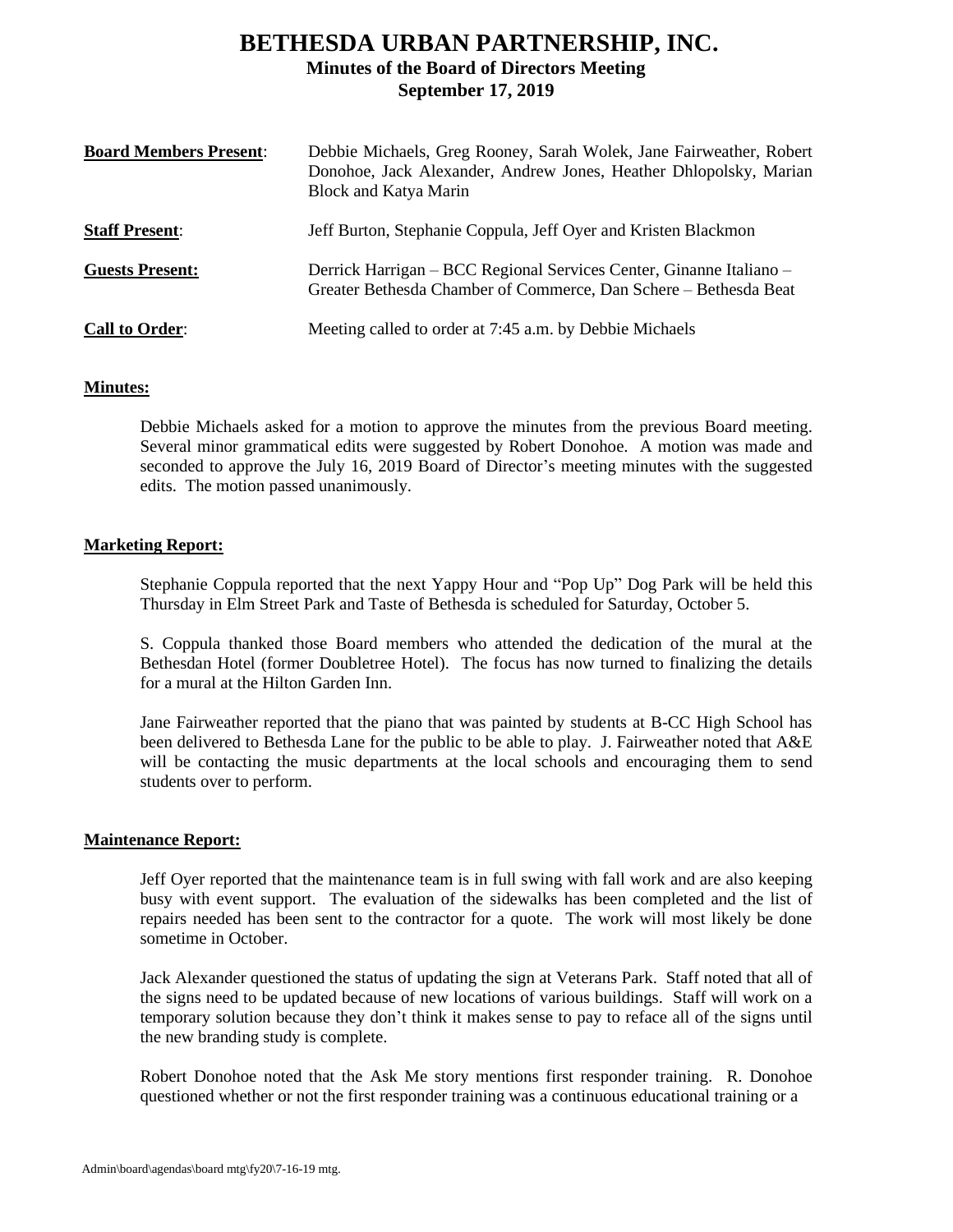one-time training. Staff noted that they will look into whether or not there are any continuous training for the CERT program.

J. Fairweather asked what the policy for panhandlers was in Bethesda. J. Burton noted that they are free to panhandle as long as they are not blocking the sidewalk or are being overly aggressive. Ken Hartman suggested reaching out to John Mendez at Bethesda Cares to make sure he is aware of this person.

## **BTS Report:**

Kristen Blackmon reported the Walk & Ride competition is going on right now which an event to encourage people to walk to transit instead of driving. They are teams of five that log their steps for three weeks and weekly prizes are given out.

BTS is getting ready to conduct both a residential and employer commuter survey that will begin in September. The residential survey is new this year as part of the Bethesda plan. The residential survey includes the entire planning area so there are over 70 properties that staff is reaching out to the managers of the properties who will forward them to their residents.

### **Financial Report:**

Jeff Oyer said that there is very little to report through the first two months of the fiscal year. Both revenue and expenses are pretty much on budget as expected as of August 31.

J. Oyer reported that the FY19 audit work was completed successfully several weeks ago with only one adjustment. The finance committee met last week to review a draft of the audit. There were no changes to any of the numbers but there were several suggestions regarding the wording in certain sections in an attempt to make the financial notes a little clearer to the reader and to more accurately reflect BUP's designated funds. The changes were made and approved by the finance committee. J. Oyer noted that he had sent out the final draft for the Board to review prior to the meeting. A motion was made and seconded to approve the audit as presented. There being no discussion, the motion passed unanimously.

# **Executive Director Report:**

Jeff Burton thanked everyone who came to the meeting with the County Executive in BUP's conference room. The meeting gave BUP a chance to hear directly from the County Executive what his priorities are and also allow BUP the opportunity to make the Executive aware of BUP's resources and capabilities and how BUP could be a great partner in helping the County Executive accomplish some of his priorities. He has asked for a follow-up meeting to further discuss various areas.

J. Burton noted that he and Jeff Oyer had met with the County's Department of Transportation to discuss several issues including making the BTS contract more flexible so BTS can take advantage of its ability to be nimbler and more responsive in working to accomplish the goals set forth in the County contract. DOT is focused on results and J. Burton expressed that more flexibility in the agreement will allow BTS to better deliver those results.

J. Burton reported that he, J. Oyer, Debbie Michaels and Sarah Wolek met with Rich Madaleno, the new Director in the Office of Management and Budget. The meeting was focused on making sure Mr. Madaleno understood how BUP operates and how BUP can be more a part of the County's budget process earlier on in the process when the urban district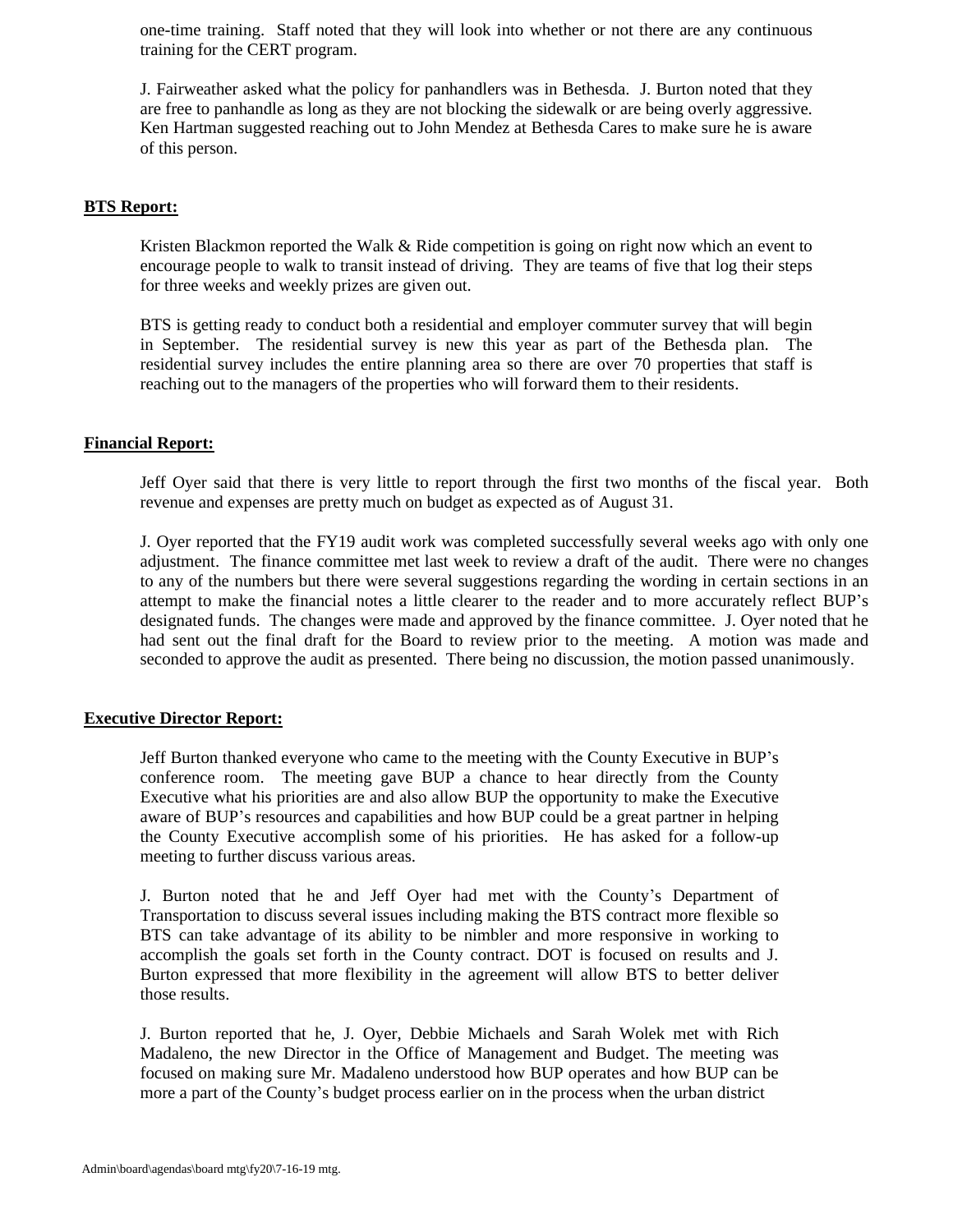budgets are discussed and developed. R. Madaleno agreed that BUP is in a unique position as a government instrumentality and not a contractor of County department which can be a good thing and also present challenges. J. Burton informed Mr. Madaleno that BUP has a very robust strategic plan and would be looking to the County to fund the basic fixed cost increases of BUP's operations so BUP could used the funds raised outside the County contract to accomplish those strategic plan initiatives.

J. Burton reported that the Circulator survey went live on September 1. Riders can pick up paper copies in the busses and they can also find the survey on both BUP's and BTS's website.

There were questions about being able to paint some of the crosswalks in Bethesda. It was noted that BUP has not been able to get approval from DOT to do this work but staff will continue to pursue it.

## **Chairman's Report:**

Debbie Michaels reported that the partnership with East Bethesda to install some plants and flowers at Cheltenham Park is moving along. The beds are being prepped and the flowers should go in within the next few weeks.

There were no updates on either the branding or corporate documents committee.

Debbie Michaels reported that BTS has a nominee to serve a second term on the BTS advisory committee. The member will be the new chair of the advisory committee for FY20. A motion was made and seconded to approve the nomination. There being no discussion, the motion passed unanimously.

### **Other Business:**

At this time a motion was made and seconded to adjourn the Board meeting and move into executive session to discuss personnel issues. There was no discussion and the motion passed unanimously.

**Next Meeting**: October 15, 2019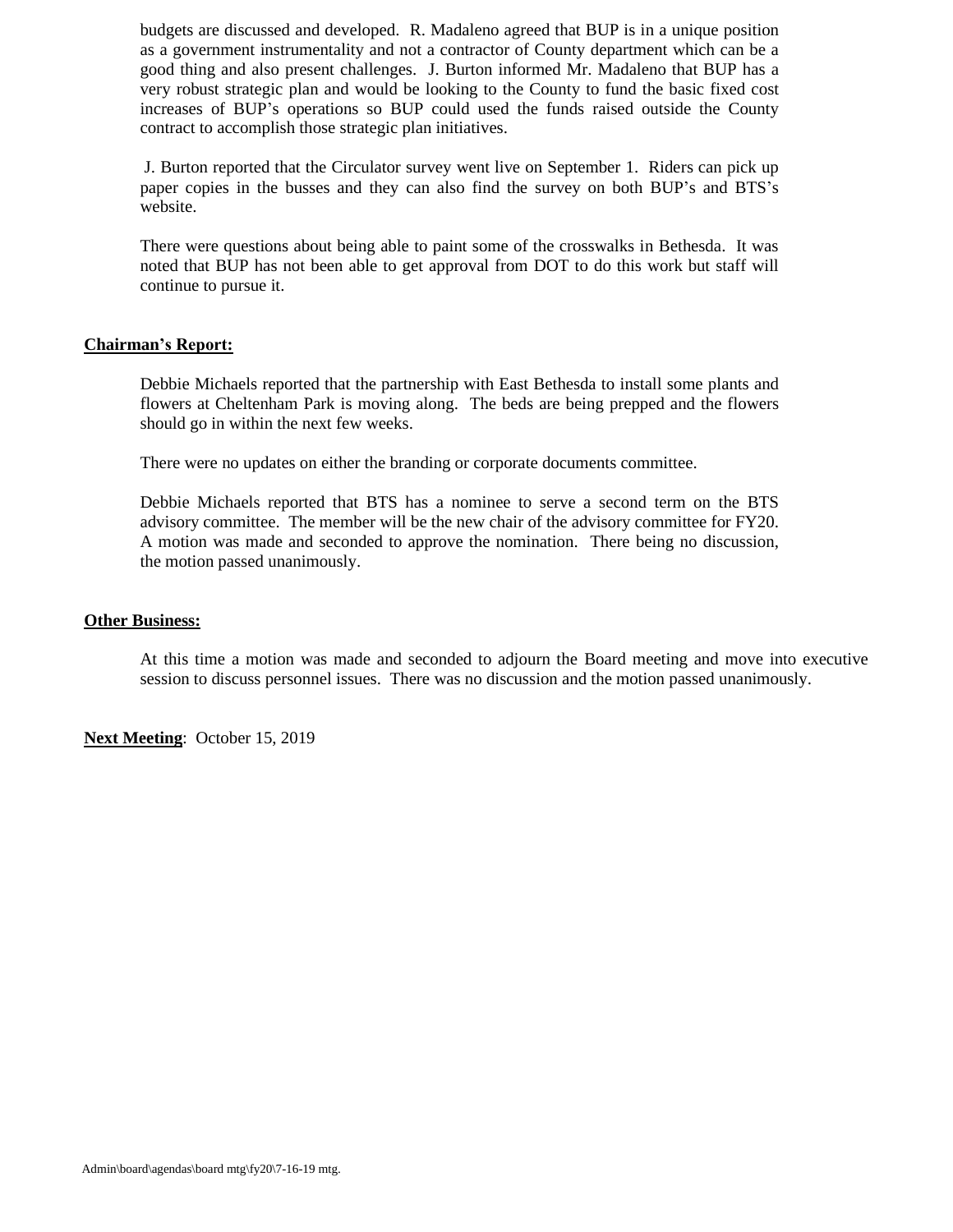

# **BOARD OF DIRECTORS MEETING October 15, 2019 7:45 AM BUP Conference Room**

| 7:45          | <b>Welcome</b> (Debbie Michaels)                                                                     |
|---------------|------------------------------------------------------------------------------------------------------|
| 7:45          | <b>Approval of Minutes</b>                                                                           |
| $7:45 - 7:55$ | Marketing/Arts & Entertainment (Stephanie Coppula, Jane Fairweather)                                 |
| $7:55 - 8:00$ | Maintenance (Jeff Oyer)                                                                              |
| $8:00 - 8:10$ | <b>Transportation</b> (Kristen Blackmon)                                                             |
| $8:10 - 8:15$ | <b>Financial Report:</b> (Sarah Wolek, Jeff Oyer)<br>Financial Statements - September 30, 2019       |
| $8:15 - 8:25$ | <b>Executive Director Report</b> ( <i>Jeff Burton</i> )                                              |
| $8:25 - 8:35$ | <b>Chairman's Report</b> (Debbie Michaels)<br>Committee Updates - Branding/Corporate Documents/Parks |
| $8:35 - 8:45$ | <b>Other Updates/New Business</b>                                                                    |
| $8:45 - 9:00$ | <b>Executive Session - 360 Review</b>                                                                |
| 9:00          | <b>Adjourn</b>                                                                                       |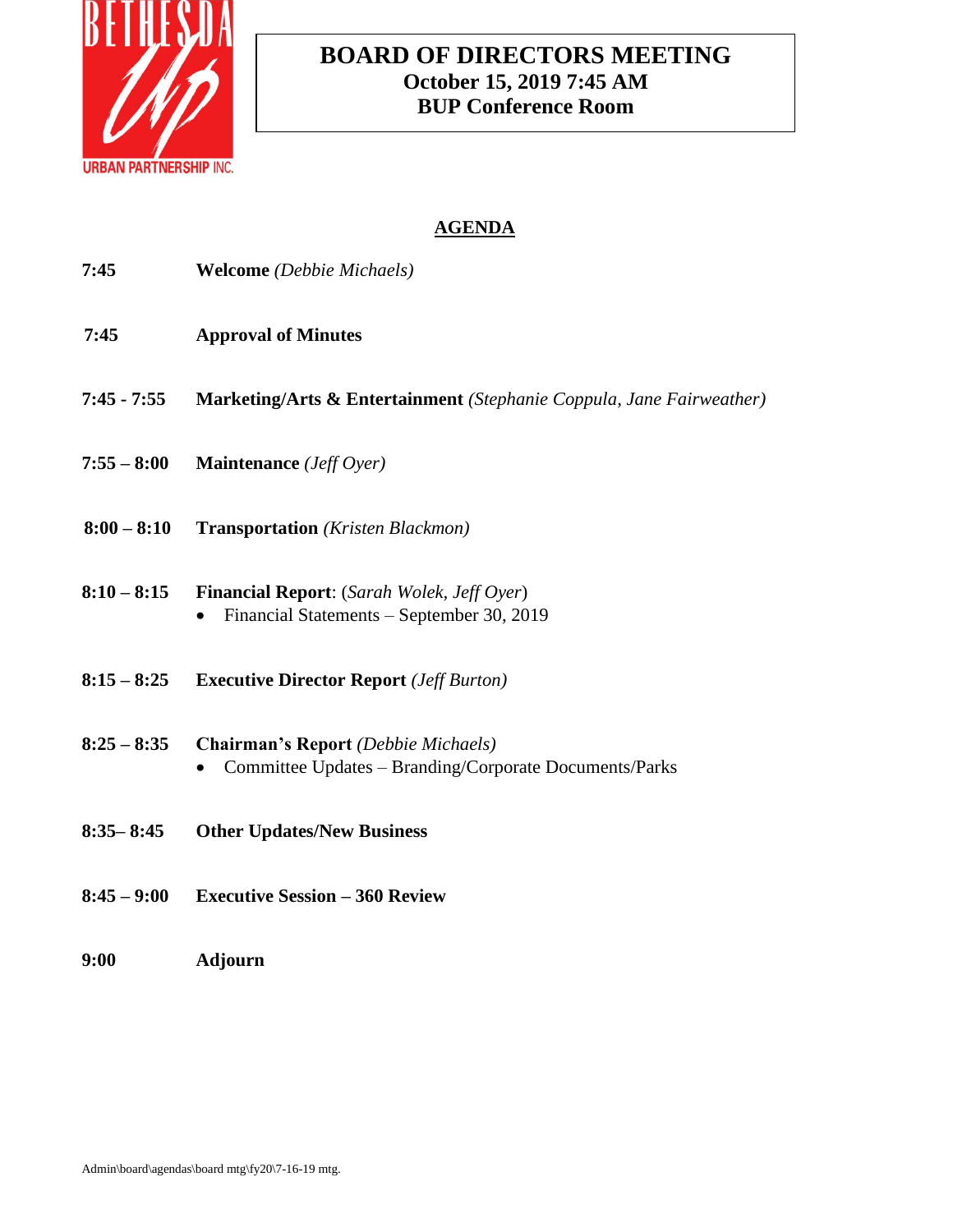# **BETHESDA URBAN PARTNERSHIP, INC. Minutes of the Board of Directors Meeting October 15, 2019**

| <b>Board Members Present:</b> | Debbie Michaels, Greg Rooney, Sarah Wolek, Jane Fairweather, Robert<br>Donohoe, Jack Alexander, Heather Dhlopolsky, Marian Block and Katya<br>Marin |
|-------------------------------|-----------------------------------------------------------------------------------------------------------------------------------------------------|
| <b>Staff Present:</b>         | Jeff Burton, Stephanie Coppula, Jeff Oyer and Kristen Blackmon                                                                                      |
| <b>Guests Present:</b>        | Dan Schere – Bethesda Beat                                                                                                                          |
| <b>Call to Order:</b>         | Meeting called to order at 7:45 a.m. by Debbie Michaels                                                                                             |

# **Minutes:**

Debbie Michaels asked for a motion to approve the minutes from the previous Board meeting. A motion was made and seconded to approve the September 17, 2019 Board of Director's meeting minutes with the suggested edits. The motion passed unanimously.

## **Marketing Report:**

Stephanie Coppula reported on the very successful Taste of Bethesda on Saturday October 5, 2019. Of note was the diversity of attendees, participants and entertainment. She thanked our great sponsors who make the event better.

S Coppula presented the new Destination Guide and the 2018-2019 Annual Report.

S Coppula reminded the Board of the upcoming Smores and Game night at Elm Street Park, the Combat Papers event at Triangle Art Studios and the mural project being worked on for Garage 35

Sarah Wolek asked about dollar value for the sponsorships at Taste, and SC reported that it was \$60,000 in cash and \$35,000 - \$40,000 in trade value

S Coppula reported that the decals to correct the wayfinding signs will be made and installed shortly

### **Maintenance Report:**

Jeff Oyer reported that concrete curb and sidewalk repair was completed, and work would begin next week. Flowers and bulbs will be installed in planters and beds this week.

J Oyer reported that CERT refresher training is offered monthly at their regular meetings, and BUP would be sending representatives to participate. End of October a few of the field employees that have not gone through CERT Training will be going through the course at the end of October to become certified.

J Oyer reported that we reached out to John Mendez with Bethesda Cares about possible panhandlers in Bethesda Row based on Jane's comments. He is having staff look into.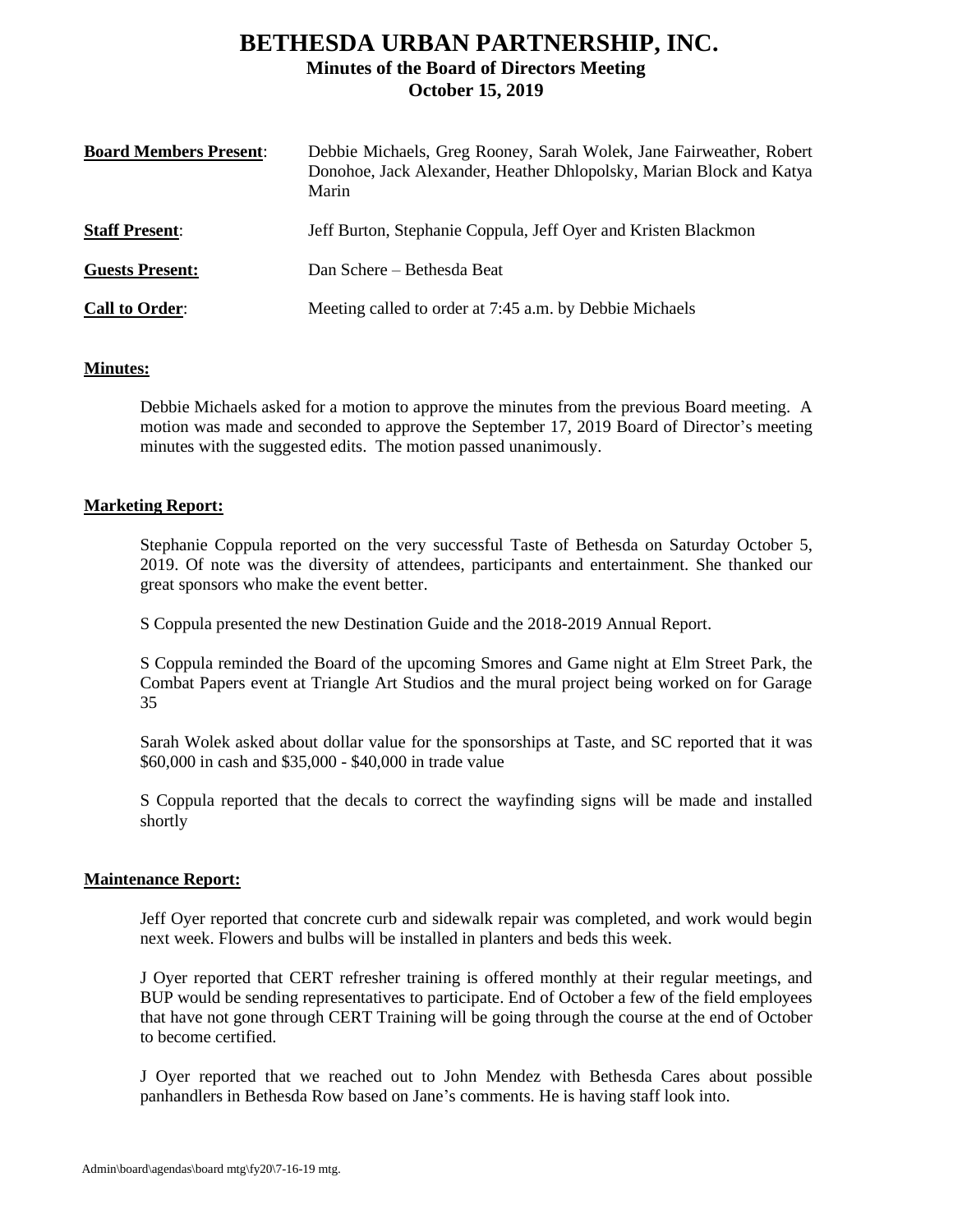J Oyer reported that poetry bench seats will be completed soon, last three sets are at refinisher.

Jeff Burton reported that for the first time the Bethesda Circulator reached the 40,000 riders per month mark.

J Burton reported that the Circulator Survey closed, and BTS is tabulating the results and putting together a report for the November Board Meeting.

### **BTS Report:**

Kristen Blackmon presented an applicant for the BTS Advisory Committee as a resident rep. from the Western Montgomery Citizen Advisory Board Candidate was unanimously approved

K Blackmon reported that BTS manned the bike racks at Taste of Bethesda which were used very well throughout the event

K Blackmon reported that the new TDM bill is in the work session process in the County Council and a new bill will need to be created to consolidate current bills, and that BTS and the Chamber will monitor, participate and report as necessary

### **Financial Report:**

Sarah Wolek reported that BUP has an increased positive revenue over expenditures year to date, and BTS has not changed from last month. Taste had a positive revenue, mainly due to sponsorships, but tickets sales were down. All restaurant tickets are not in yet, so there will be a better total next month.

S. Wolek reported that the variations in the expenses are coming mostly from staff transitions and changes including expenses for the previous ED's salary

### **Executive Director Report:**

Jeff Burton reported on BUP's positive meeting with Council Member Evan Glass.

J Burton reported that Susanna Parker has been officially promoted to Special Projects Manager who will assist in projects like Norfolk Ave, Construction Communication, Parks Events, etc.

J Burton reported that EBCA is establishing a Parks Activation Committee which will work with BUP to activate Chase and Cheltenham Parks, most likely in Spring of 2020.

## **Chairman's Report:**

There were no updates on either the branding or corporate documents committee as the committees will meet soon now that Taste of Bethesda is over.

Debbie Michaels congratulated J Burton on his new position as Executive Director at BUP at his first official Board Meeting in that role. She also congratulated and thanked J Oyer for agreeing to take over the Field Operations department management., and for K Blackmon for agreeing to take over the management of the Bethesda Circulator.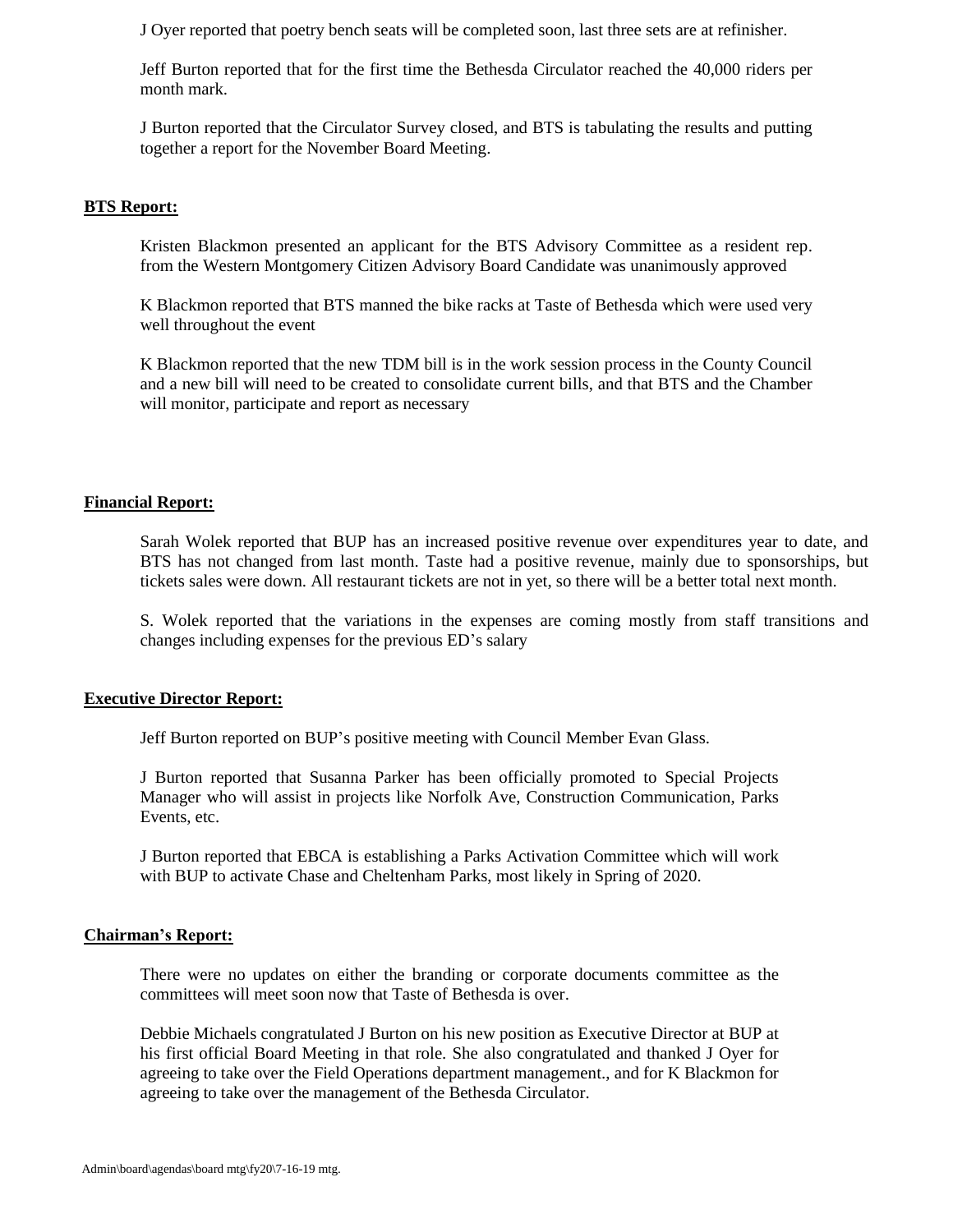J Burton thanked the Board and Staff for their support in the transition

## **Other Business:**

J Alexander indicated that WSSC has paved Rugby Ave, and a rep had stopped in to say they were going to be paving the remainder of the streets in Woodmont Triangle soon. J Burton indicated he would reach out to WSSC to try and get a schedule to disseminate to local businesses and residents.

K Hartman announced that the County Executive will be holding a Budget Forum at the RSC and encouraged Board Members to attend and speak on the BUP budget needs for FY21

At this time a motion was made and seconded to adjourn the Board meeting and move into executive session to discuss personnel issues. There was no discussion and the motion passed unanimously.

**Next Meeting**: November 19, 2019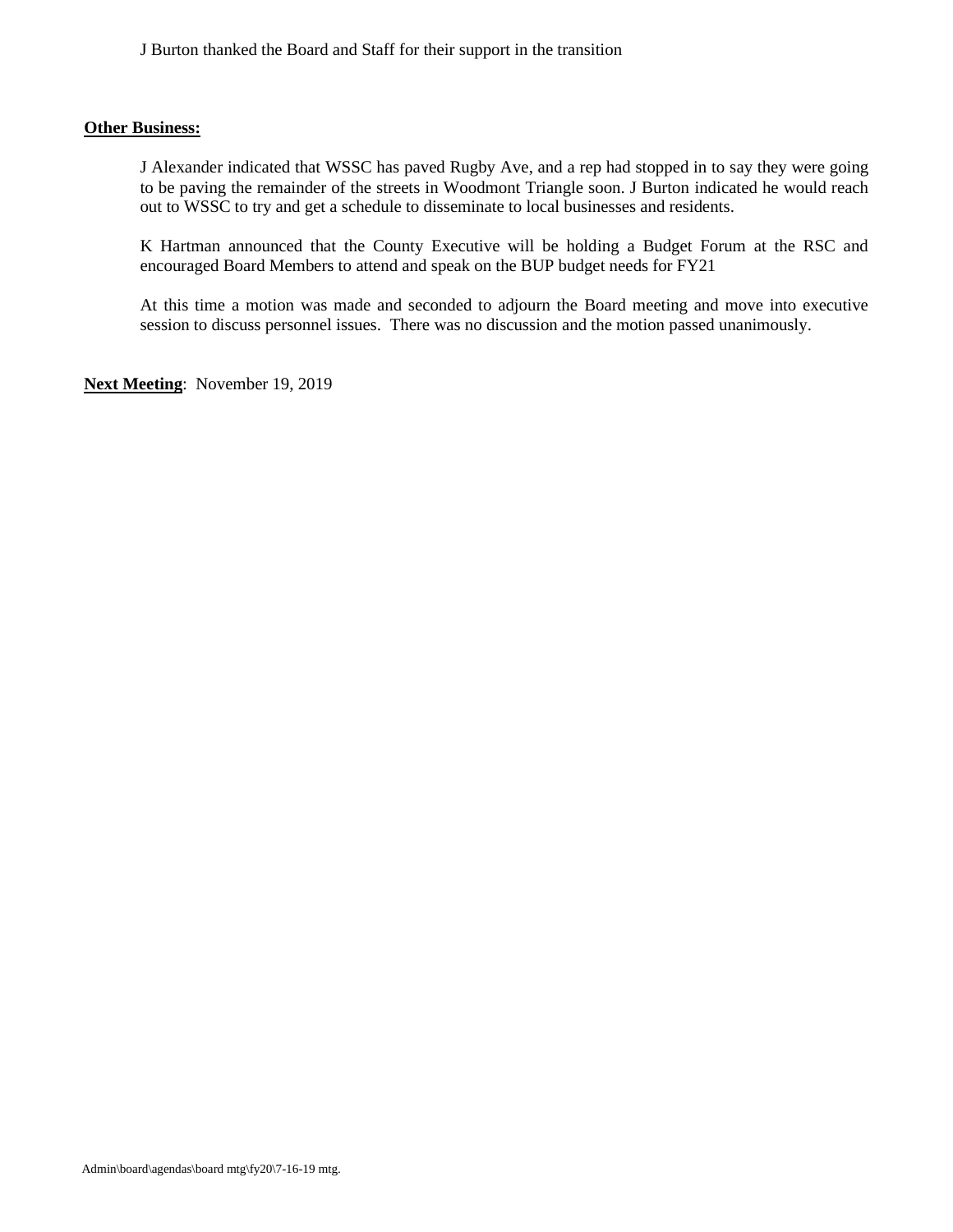

# **BOARD OF DIRECTORS MEETING November 19, 2019 7:45 AM BUP Conference Room**

| 7:45          | <b>Welcome</b> (Debbie Michaels)                                       |
|---------------|------------------------------------------------------------------------|
| 7:45          | <b>Approval of Minutes</b>                                             |
| $7:45 - 7:55$ | Marketing/Arts & Entertainment (Stephanie Coppula, Jane Fairweather)   |
| $7:55 - 8:00$ | <b>Maintenance</b> ( <i>Jeff Burton</i> )                              |
| $8:00 - 8:10$ | <b>Transportation</b> (Kristen Blackmon)                               |
| $8:10 - 8:15$ | <b>Financial Report</b><br>No Report                                   |
| $8:15 - 8:25$ | <b>Executive Director Report</b> ( <i>Jeff Burton</i> )                |
| $8:25 - 8:35$ | <b>Chairman's Report</b> (Debbie Michaels)<br><b>Committee Updates</b> |
| $8:35 - 8:45$ | <b>Other Updates/New Business</b>                                      |
| $8:45 - 9:00$ | <b>Executive Session - Personnel</b>                                   |
| 9:00          | <b>Adjourn</b>                                                         |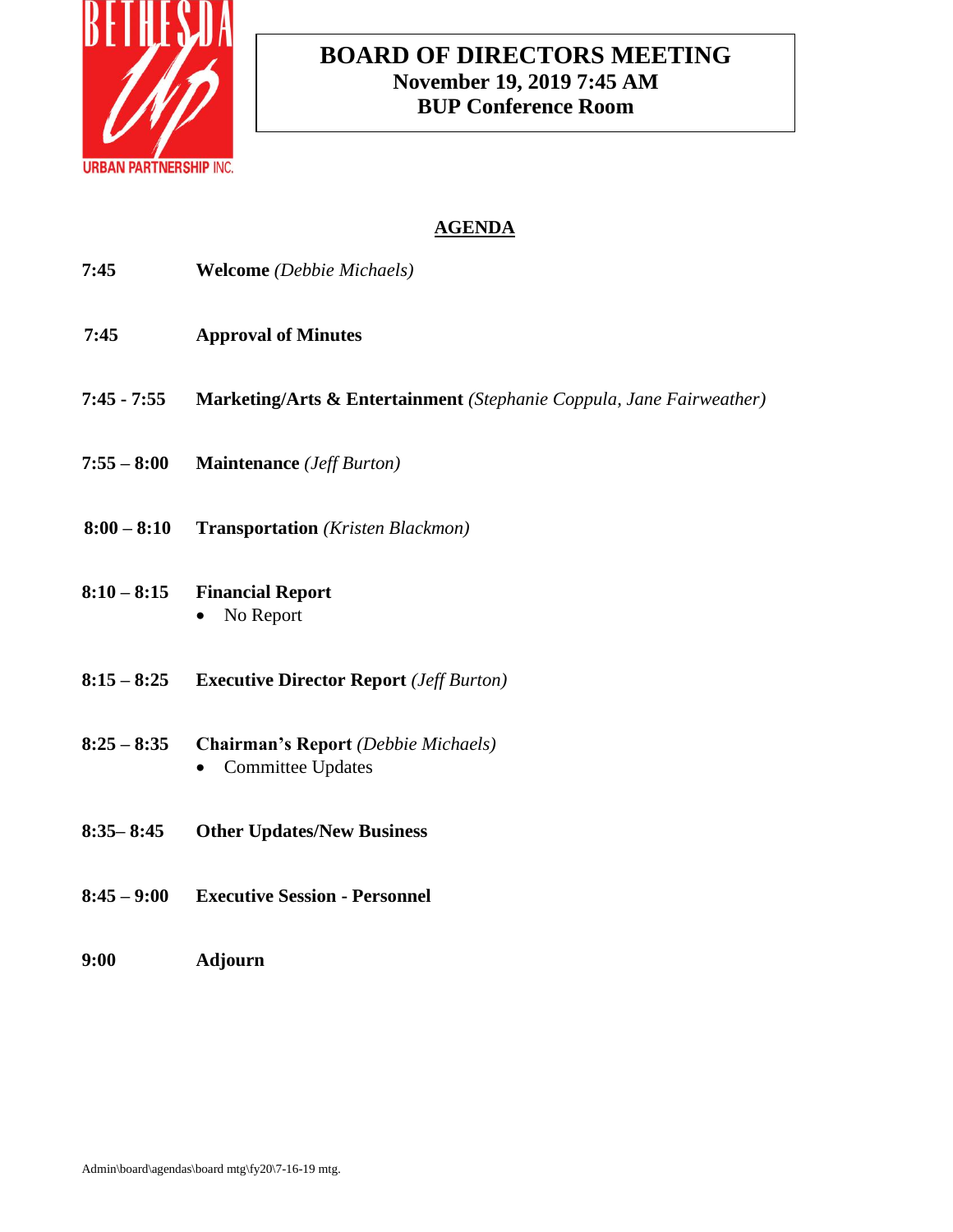# **BETHESDA URBAN PARTNERSHIP, INC. Minutes of the Board of Directors Meeting November 19, 2019**

| <b>Board Members Present:</b> | Debbie Michaels, Greg Rooney, Jane Fairweather, Robert Donohoe, Jack<br>Alexander, Andrew Jones, Heather Dhlopolsky, Marian Block and Katya<br>Marin |
|-------------------------------|------------------------------------------------------------------------------------------------------------------------------------------------------|
| <b>Staff Present:</b>         | Jeff Burton, Stephanie Coppula and Kristen Blackmon                                                                                                  |
| <b>Guests Present:</b>        | Derrick Harrigan – Bethesda Chevy Chase Regional Services Center,<br>Dan Schere - Bethesda Beat                                                      |
| <b>Call to Order:</b>         | Meeting called to order at 7:45 a.m. by Debbie Michaels                                                                                              |

Debbie Michaels thanked Jack Alexander for his service to the Board and presented him with a plaque commemorating his six years of service on the BUP Board.

### **Minutes:**

Debbie Michaels asked for a motion to approve the minutes from the previous Board meeting. A motion was made and seconded to approve the October 15, 2019 Board of Director's meeting. The motion passed unanimously.

## **Marketing Report:**

Stephanie Coppula reported there was an awesome event at Triangle Arts Studio with the Naval Support Activity Bethesda. The art of soldiers who had gone through a week long art therapy program is currently on display at the studio. There was a nice reception outside the studios to kick off the event.

S. Coppula noted that staff is preparing for Winter Wonderland on December 7 in Veterans Park.

S. Coppula also noted that staff is working on the 25<sup>th</sup> Anniversary networking breakfast scheduled for Wednesday, December 11 at the Bethesdan Hotel.

S. Coppula also reported that applications are currently being accepted for numerous spring events such as the Essay, Short Story and Poetry competitions as well as the Painting Awards and the Fine Arts Festival.

S. Coppula noted that we hope to announce a call for public art sometime shortly after the first of the year for the mural on the side of Garage 35 with the hopes of a spring installation. Staff also continues to work on finalizing the details for a mural on the Hilton Garden Inn.

# **Maintenance Report:**

Jeff Burton reported that concrete curb and sidewalk repair have been completed.

J. Burton noted that the tree survey has been completed and that all trees that need to be replaced have been ordered. The new trees should all be in by the end of the year.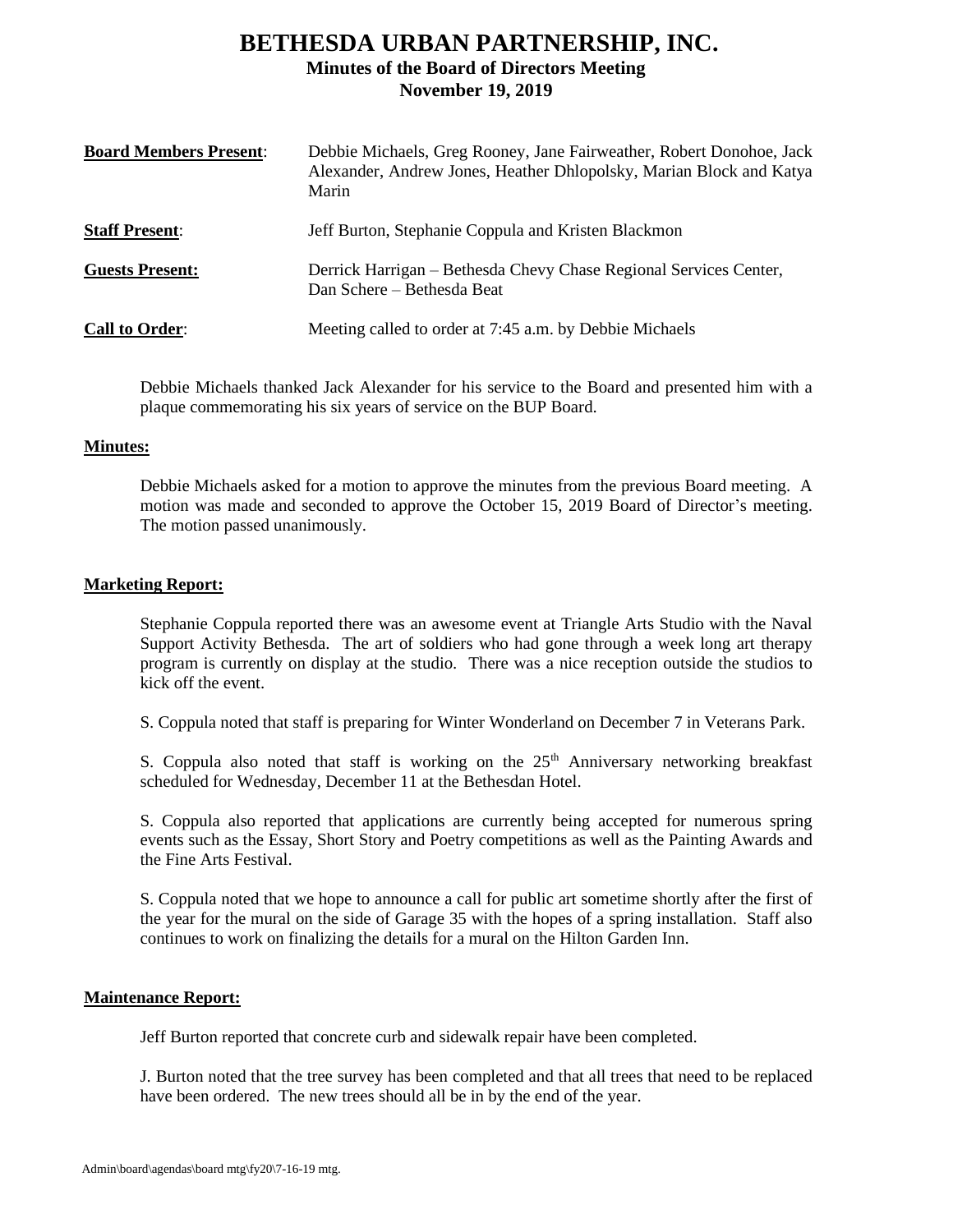J. Burton reported that the plantings have been completed around the new gateway sign at the intersection of Woodmont Avenue and Wisconsin Avenue.

## **BTS Report:**

Kristen Blackmon reported that there will be a joint TMD meeting with the County Executive. Advisory committees from the five TMD's are invited to a joint meeting with the County Executive Friday morning. BTS will be attending.

K. Blackmon reported that the County Council is still working on a new TDM bill that would add new fees to both current buildings and new development including residential. Work sessions at the Council continue on this bill.

# **Financial Report:**

No financial report given.

# **Executive Director Report:**

Jeff Burton reported that staff had submitted BUP's requested MARC adjustment to Ken Hartman's office for the FY21 budget. Ken Hartman briefly explained the new process based on the County Executive's new initiatives and priorities.

J. Burton reported that everyone on the staff attended at least one day at the IDA fall conference that was held in Baltimore this year. Feedback was that everyone felt it to be very informative and useful.

J. Burton reported that we are working with DOT with some art projects in the public rightof-way. A project for an artistic painting at the crosswalks at Arlington Road and Bethesda Avenue is moving along nicely. BUP is applying for a grant to fund this project. BUP is getting some resistance about painting the roadway on a portion of Norfolk which is the second project. Discussions are ongoing in an attempt to find a compromise for this project.

J. Burton reported that he and Ken Hartman met with DEP. There is apparently a stipulation in the County code that states that any trash can in the public right-of-way must have a matching recycling can. Most of the trash cans were installed by the County before BUP was established or by developers as part of their sight plan. There are currently 300 trash cans in Bethesda and only 40 recycling cans. Technically, none of the Urban Districts are complying to the code. The cost to bring everything up to code would be approximately \$4 million. The DEP director understood the problem and said that he would put this amount in his budget to try and secure the funding.

J. Burton reported that BUP's efforts to go "Green" by becoming chemical free and by using battery powered equipment instead of gas powered continues. BUP is developing a partnership with Bethesda Green and the local schools to form teams that will be assigned specific areas and will pull weeds beginning in the Spring.

J. Burton noted that BUP has submitted a modified agreement between DOT and BTS to the new Director at DOT. The modifications are designed to give BTS more flexibility in performing its contract duties and goals.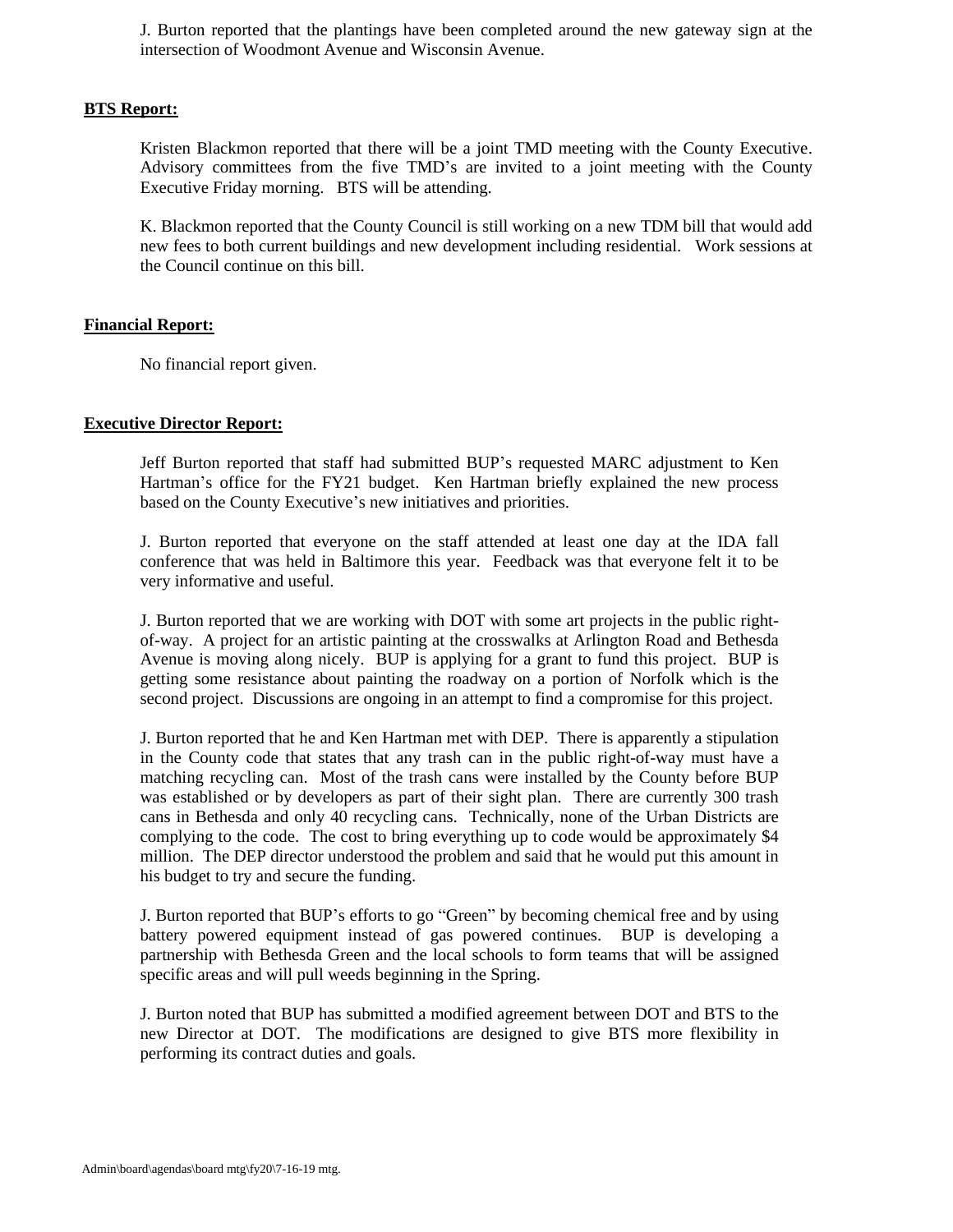Susanna Parker has been working with Stephanie Coppula to develop a new communications tool for providing the community with a more real-time, concise and consolidated construction update. S. Parker presented a demo of the new tool. Constituents will be able to sign up to get these weekly email updates.

## **Chairman's Report:**

There were no updates on either the branding or corporate documents committee although J. Burton noted that the County is still working on an agreement with a vendor to put information kiosks in the public right-away.

J. Burton noted that staff is in the process of putting together ideas for next year by looking at programs, events and maintenance and looking for ways they can be improved or enhanced. The BUP Board has also received an email asking for ideas. Several ideas were offered at this time including more holiday events and pop-up events in retail space that is currently vacant. Jack Alexander suggested we continue to pursue Triangle Towers for putting up a mural.

## **Other Business:**

No new business.

At this time a motion was made and seconded to adjourn the Board meeting and move into executive session to discuss personnel issues. There was no discussion and the motion passed unanimously.

**Next Meeting**: January 21, 2020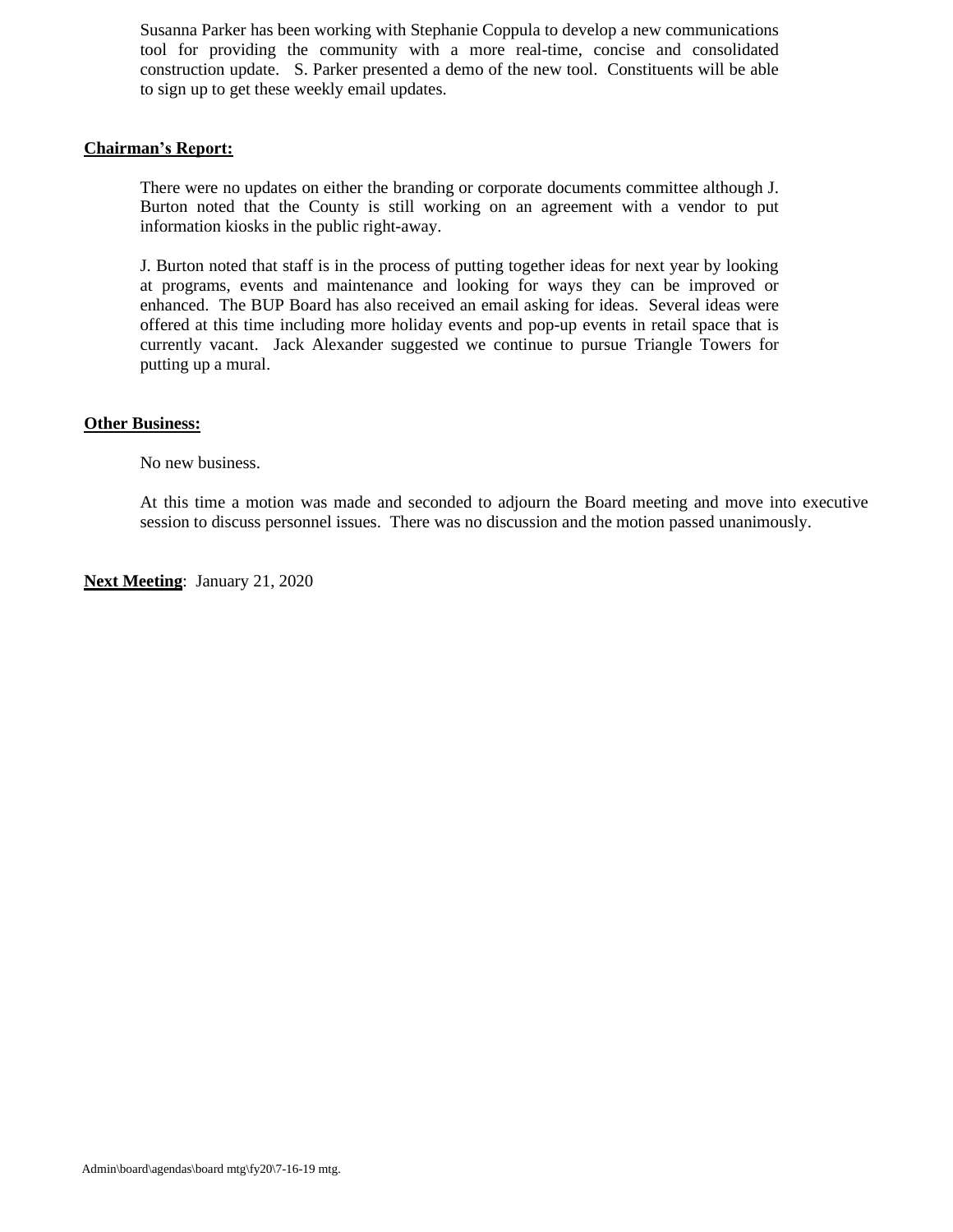

# **BOARD OF DIRECTORS MEETING January 21, 2020 7:45 AM BUP Conference Room**

| 7:45          | <b>Welcome</b> (Debbie Michaels)                                                  |
|---------------|-----------------------------------------------------------------------------------|
| 7:45          | <b>Approval of Minutes</b>                                                        |
| $7:45 - 7:55$ | Marketing/Arts & Entertainment (Stephanie Coppula, Jane Fairweather)              |
| $7:55 - 8:00$ | Maintenance (Jeff Oyer)                                                           |
| $8:00 - 8:10$ | <b>Transportation</b> (Kristen Blackmon)                                          |
| $8:10 - 8:15$ | <b>Financial Report</b><br>Financial Statements – December 31, 2019 (Sarah Wolek) |
| $8:15 - 8:25$ | <b>Executive Director Report (Jeff Burton)</b>                                    |
| $8:25 - 8:35$ | <b>Chairman's Report</b> (Debbie Michaels)<br><b>Committee Updates</b>            |
| $8:35 - 8:45$ | <b>Other Updates/New Business</b>                                                 |
| $8:45 - 9:00$ | <b>Executive Session - Personnel</b>                                              |
| 9:00          | <b>Adjourn</b>                                                                    |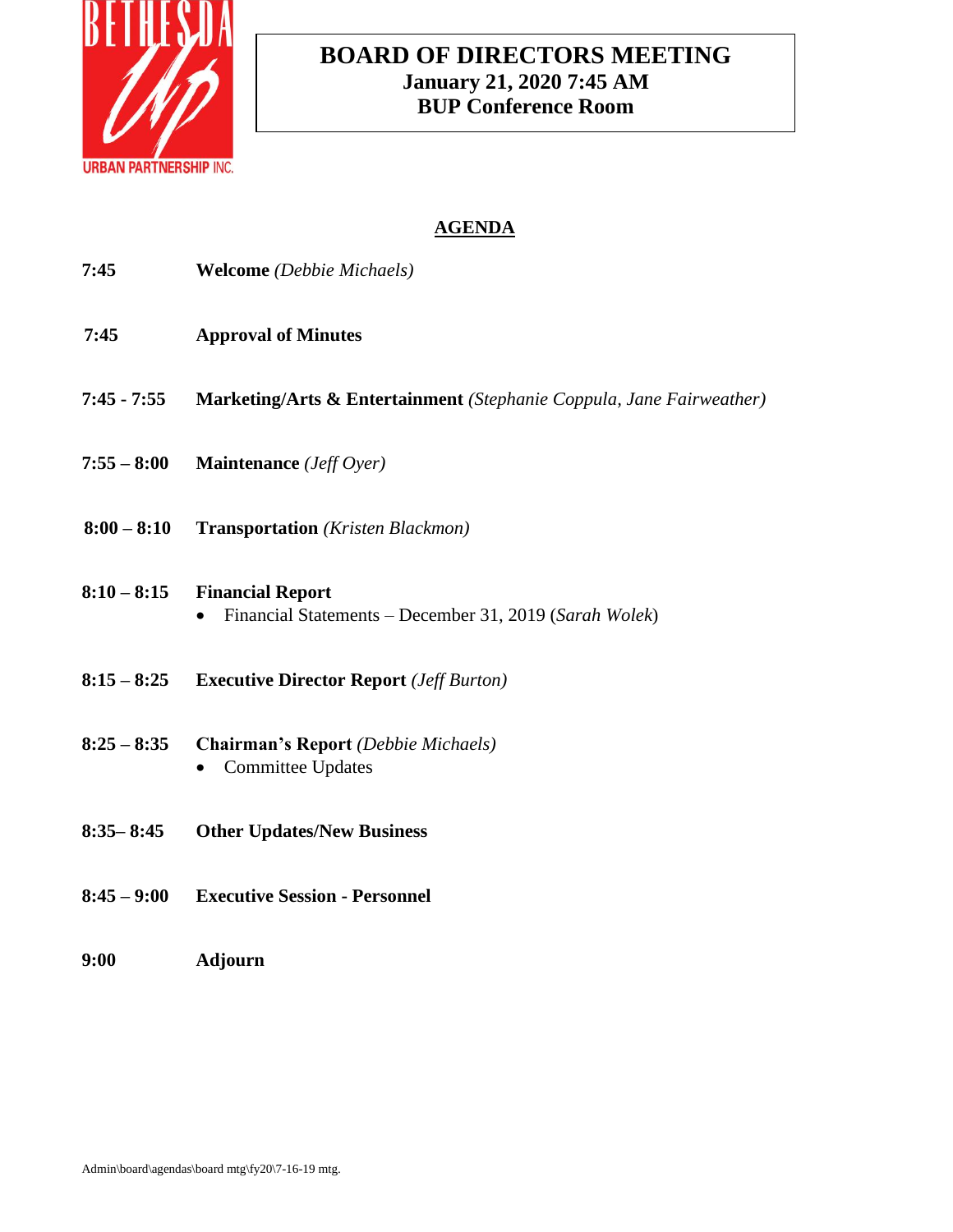# **BETHESDA URBAN PARTNERSHIP, INC. Minutes of the Board of Directors Meeting January 21, 2020**

| <b>Board Members Present:</b> | Debbie Michaels, Greg Rooney, Jane Fairweather (via conference call),<br>Sarah Wolek, Robert Donohoe, Andrew Jones (via conference call),<br>Heather Dhlopolsky (via conference call), Marian Block, Katya Marin<br>and Brian Wynne |
|-------------------------------|-------------------------------------------------------------------------------------------------------------------------------------------------------------------------------------------------------------------------------------|
| <b>Staff Present:</b>         | Jeff Burton, Stephanie Coppula, Kristen Blackmon and Jeff Oyer                                                                                                                                                                      |
| <b>Guests Present:</b>        | Ginanne Italiano – The Greater Bethesda Chamber of Commerce<br>Dan Schere – Bethesda Beat                                                                                                                                           |
| <b>Call to Order:</b>         | Meeting called to order at 7:45 a.m. by Debbie Michaels                                                                                                                                                                             |

Debbie Michaels welcomed Brian Wynne as a new Board member representing the Greater Bethesda Chamber of Commerce.

## **Minutes:**

Debbie Michaels asked for a motion to approve the minutes from the previous Board meeting. A motion was made and seconded to approve the November 19, 2019 Board of Director's meeting. The motion passed unanimously.

## **Marketing Report:**

Stephanie Coppula reported on upcoming events. Play in a Day will be held on Saturday, Feb.  $22<sup>nd</sup>$  at 8pm at Imagination Stage. Six area theater companies and participating and the event kicks off on Friday, Feb. 21<sup>st</sup> when the writer come to downtown Bethesda to learn their assigned prop and line of dialogue and write overnight to then turn their scripts in on Saturday morning to the directors and actors who rehearse until the 8pm start time on Saturday evening. Tickets are only \$15, and Stephanie encourage everyone to attend.

The Bernard/Ebb Songwriting Awards will be held on Friday evening, March  $13<sup>th</sup>$  at the Bethesda Blues and Jazz Club. Finalists have just been selected and Stephanie noted the local youth finalists – one from Holton Arts in Bethesda and another youth finalist who is a  $7<sup>th</sup>$  grader.

The finalists for the Bethesda Film Fest will be selected this week.

The RFP for a mural on Garage 35 (Woodmont & Rugby Avenues) will be issued within the week for local artists to submit their designs for this project.

Members of the A&E Board are also working on a temporary art installation of colorful pool noodles on the pedestrian bridge located above Old Georgetown Road.

Bob Donohoe also asked about the Capital Crescent Trail pedestrian bridge over Bradley Boulevard and the status of that project for a public art mural. Stephanie stated that we are also interested in that project and are hoping to receive funding from a developer working on a new project as part of their amenity package in order to complete this mural.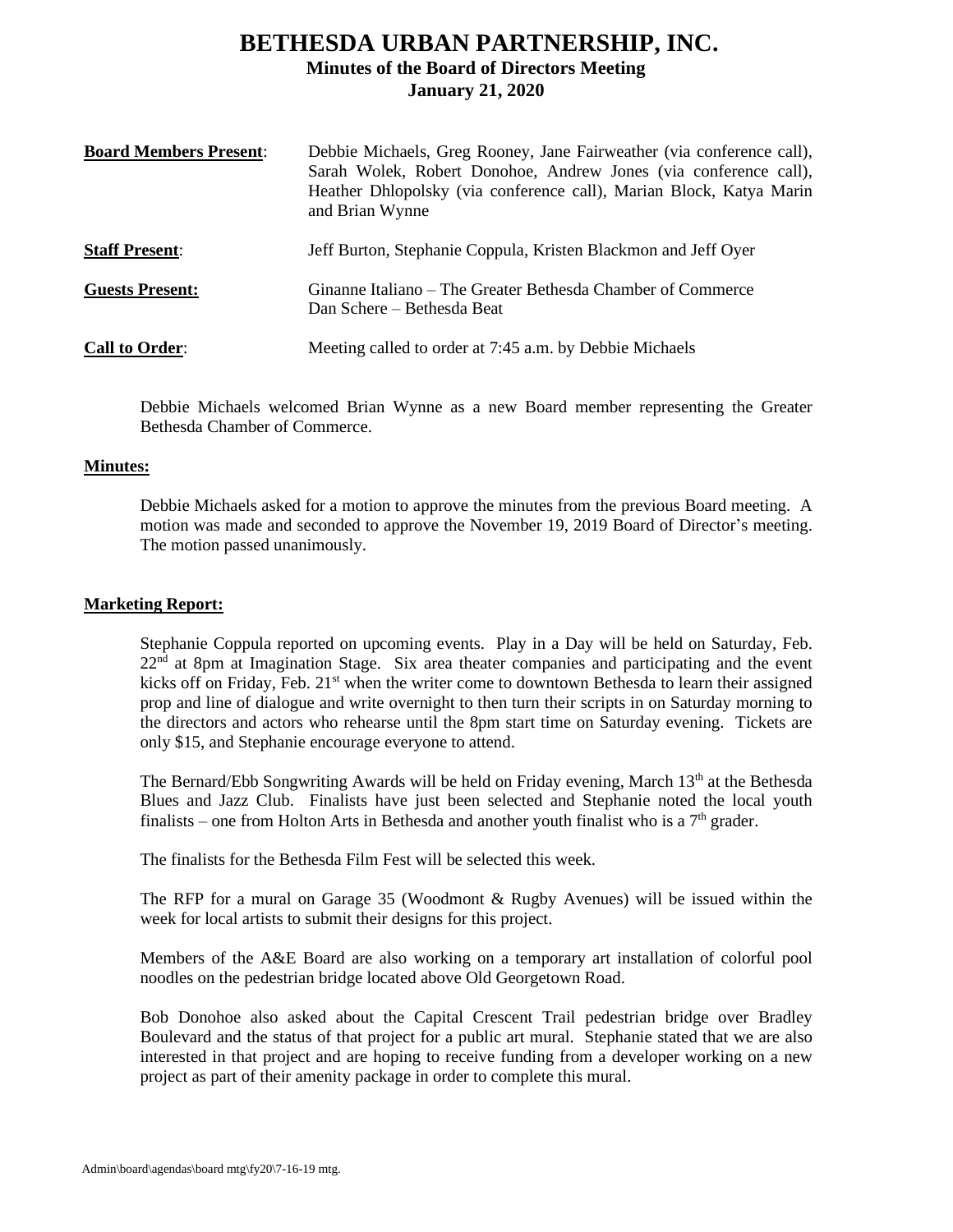## **Maintenance Report:**

Jeff Oyer reported that approximately 15 dead trees have been removed and replaced within the last month.

J. Oyer noted that most of the winter work now is dedicated to the pruning and maintenance of the 1,200 trees within the urban district.

J. Oyer reported that the Ambassador Team was busy in December having been in contact with or assisting approximately 1,200 urban district residents or visitors.

### **BTS Report:**

Kristen Blackmon reported that the County Council passed the new TDM bill expanding transportation management from the current TMD areas to all parts of the County. Council still needs to develop Executive Regulations and fees for the office and multi-family residential buildings.

K. Blackmon stated that MCDOT is editing a final "Bethesda Unified Mobility Program" (BUMP) document that will prioritize transportation engineering projects in and around Bethesda. This will be sent to stakeholders, including the Board for review and feedback to MCDOT. The Board would like to make sure that items in the Program document will specifically help downtown Bethesda achieve the 55% mode share goal.

K. Blackmon stated that BTS hired a new Employer Outreach Representative, Brandan Stuckey to replace the previous Employer Outreach Representative who is now BUP's Special Projects Manager.

K. Blackmon encouraged Bethesda employers to fill out an online nomination form on their employee transportation program to win a regional award from the Metropolitan Washington Council of Governments, Commuter Connections.

### **Financial Report:**

Sarah Wolek presented the financial report for the six months ended December 31, 2019 noting that things are looking quite strong financially over the first half of the year. S. Wolek reported that revenues are \$34,000 over budget due to high Taste of Bethesda sponsorships. S. Wolek also noted that expenses are \$74,000 under budget. A large portion of this variance is in the salaries and benefits categories. These variances will continue to fluctuate throughout the year due to the restructuring that was done in the fall. Most of the other variances can be attributed to timing. J. Oyer noted that due to the restructuring, the monthly financials will continue to show some unusually large variances. The important numbers will come from year-end projections which we will start to put together in the next month or two.

### **Executive Director Report:**

Jeff Burton thanked everyone for their help and attendance at BUP's  $25<sup>th</sup>$  Anniversary celebration, and commented that all of the feedback from staff and partners that attended was overwhelmingly positive.

J. Burton reported on the results of the Bethesda Circulator ridership survey. All feedback was overwhelmingly positive, and in all 4 categories of service the scores were 85% or more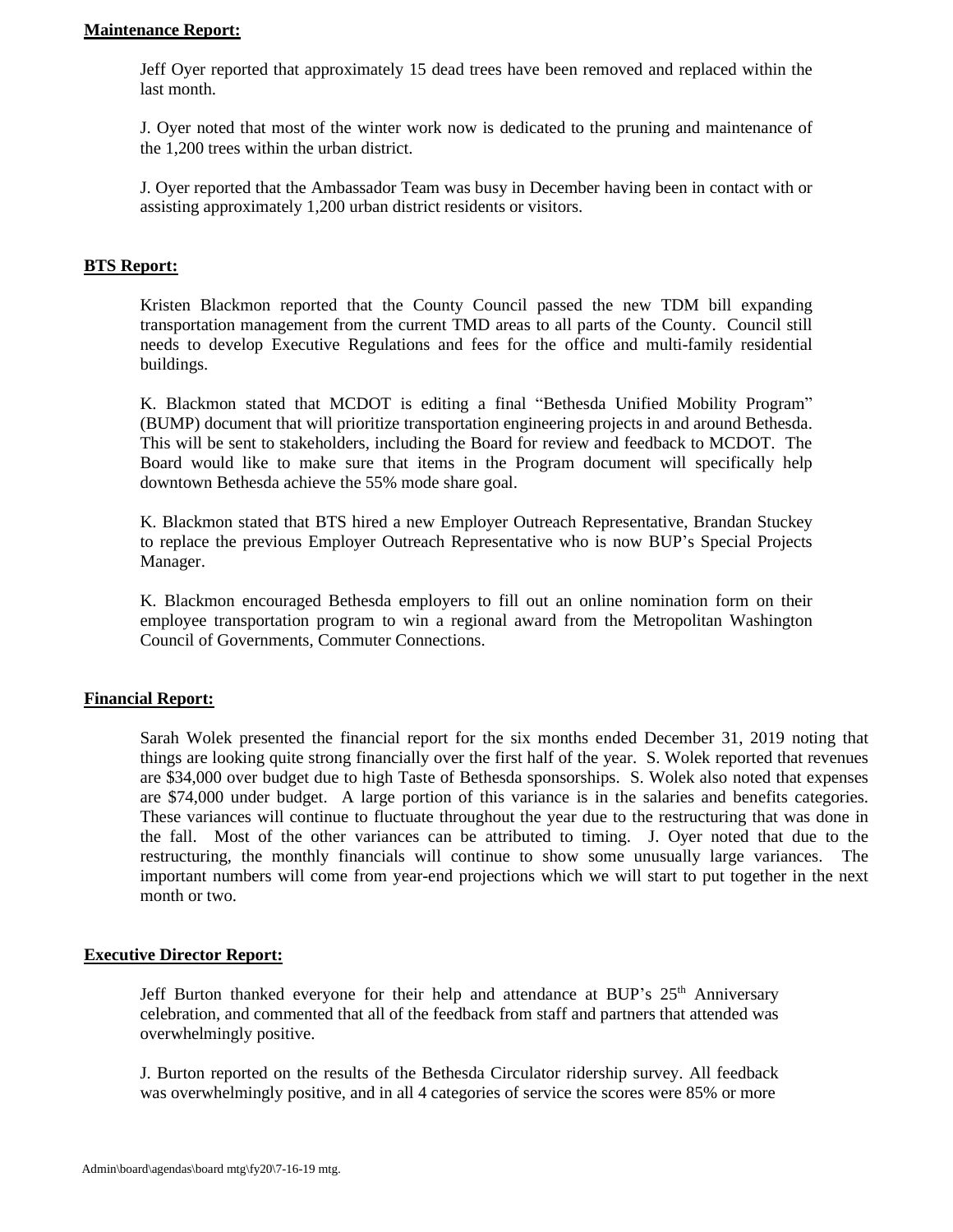with marks of 4-5 on a scale of 1-5 with 1 being not satisfied and 5 being highly satisfied. In the additional comments to improve the service section there was no overwhelming theme as was evident in the last survey when a majority of riders asked for a route expansion.

J. Burton reported that he had reached out to about 25 of his colleagues with IDA to see if other downtowns had downtown Apps. He indicated that none of the downtowns had Apps, and that all of the downtowns advised against them as long as we have a robust mobile website, which we do, as they both function the same.

J. Burton reported that BUP's efforts to go "Green" by becoming chemical free and by using battery powered equipment instead of gas powered continues. BUP is developing a partnership with Bethesda Green and the local schools to form teams that will be assigned specific areas and will pull weeds beginning in the Spring.

J. Burton reported on BUP's meeting with the new Urban District and PLD Budget Analyst for OMB that was attended by Ken Hartman, Derrick Harrigan and Jeff Oyer. In the meeting BUP explained their desire to be in agreement with the County Executive's recommended budget when released, and asked that BUP be treated equally with the other urban districts in requests for increases for fixed overhead costs like compensation adjustments, rent increases and insurance increases. The analyst seemed to agree with our opinions, and was going to take the message back to OMB for consideration.

J. Burton updated the Board on the status of the staff's 2020 enhancement plan for programs and events, and indicated that the plan would be ready for presentation and discussion at the February Board meeting.

## **Chairman's Report:**

Debbie Michaels thanked the staff for their hard work in hosting a very successful  $25<sup>th</sup>$ anniversary celebration with the entire BUP family in attendance. It was a great success with much positive feedback.

S. Coppula gave an update on the branding committee noting that the current focus will be on updating the Bethesda Urban Partnership logo to place a stronger emphasis on the "Bethesda" in the logo as well as get updates on the corresponding brands, Bethesda Arts  $\&$ Entertainment District and Bethesda Transportation logos. Additionally, the RFP will also ask for a tagline to go along with these logos. An RFP will be drafted, reviewed by the Branding Committee and sent to local as well as national companies with expertise in branding and downtown marketing. Long term, branding is a multi-faceted project to fully address all of Bethesda and its current and future growth while reaching far beyond our boundaries.

D. Michaels thanked Kristen for the most recent BTS meeting and bringing in Michael Paylor, Division Chief, Division of Traffic Engineering and Operations. M. Paylor discussed pedestrian safety, crosswalks and hawk systems. Advised they are looking at areas to install, working with SHA and are involved in mid street crossing on Wisconsin Avenue. He advised at this point they are in reactive mode and would like to be moving into proactive mode. He encouraged residents to reach out with problem areas that need to be addressed.

The BTS meeting also engaged in the Draft CIP budget and encouraged residents to comment to planning on their thoughts and concerns, especially regarding the Trail Tunnel which was unfunded in the current Draft CIP.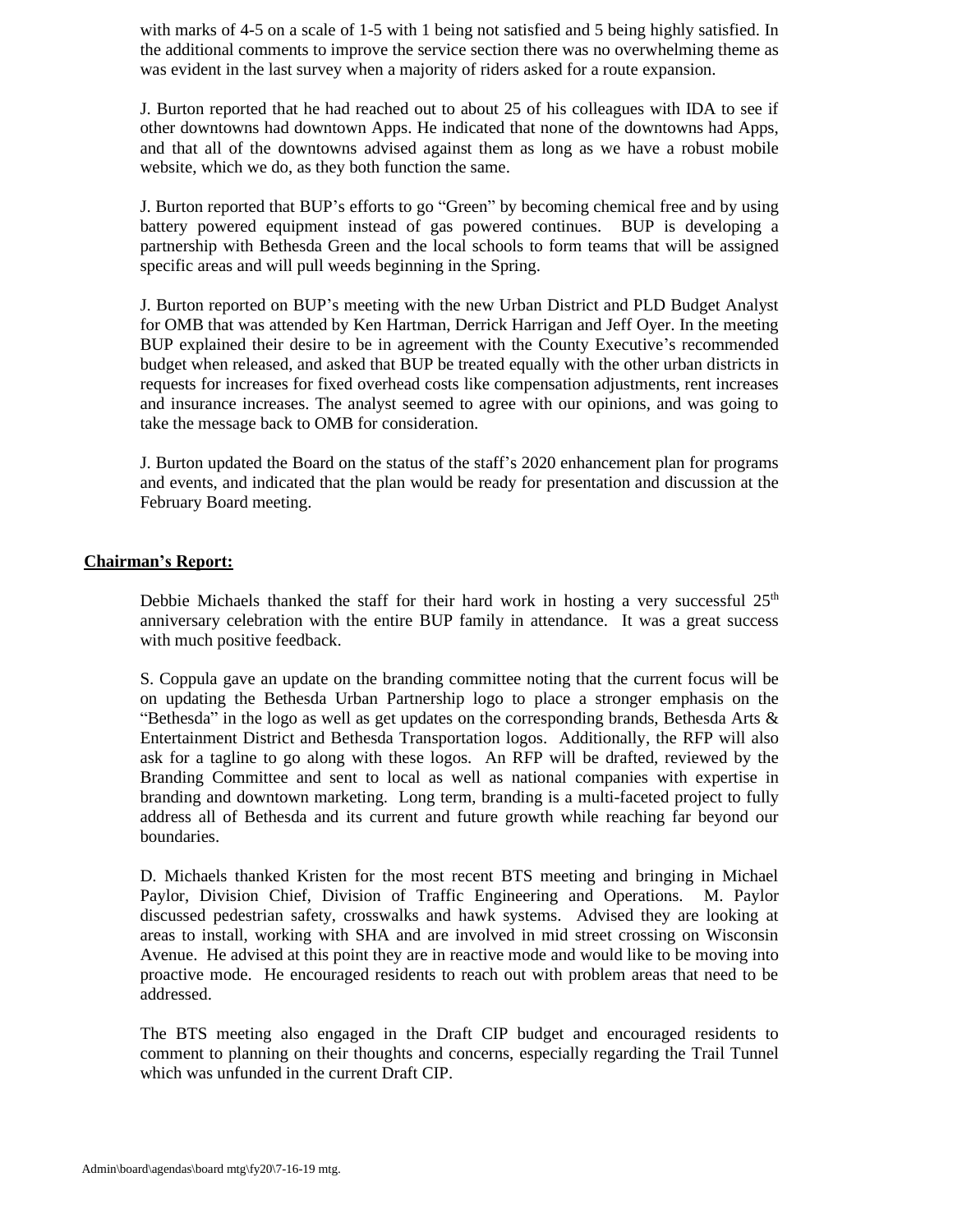# **Other Business:**

No new business.

At this time a motion was made and seconded to adjourn the Board meeting and move into executive session to discuss personnel issues. There was no discussion and the motion passed unanimously.

**Next Meeting**: February 18, 2020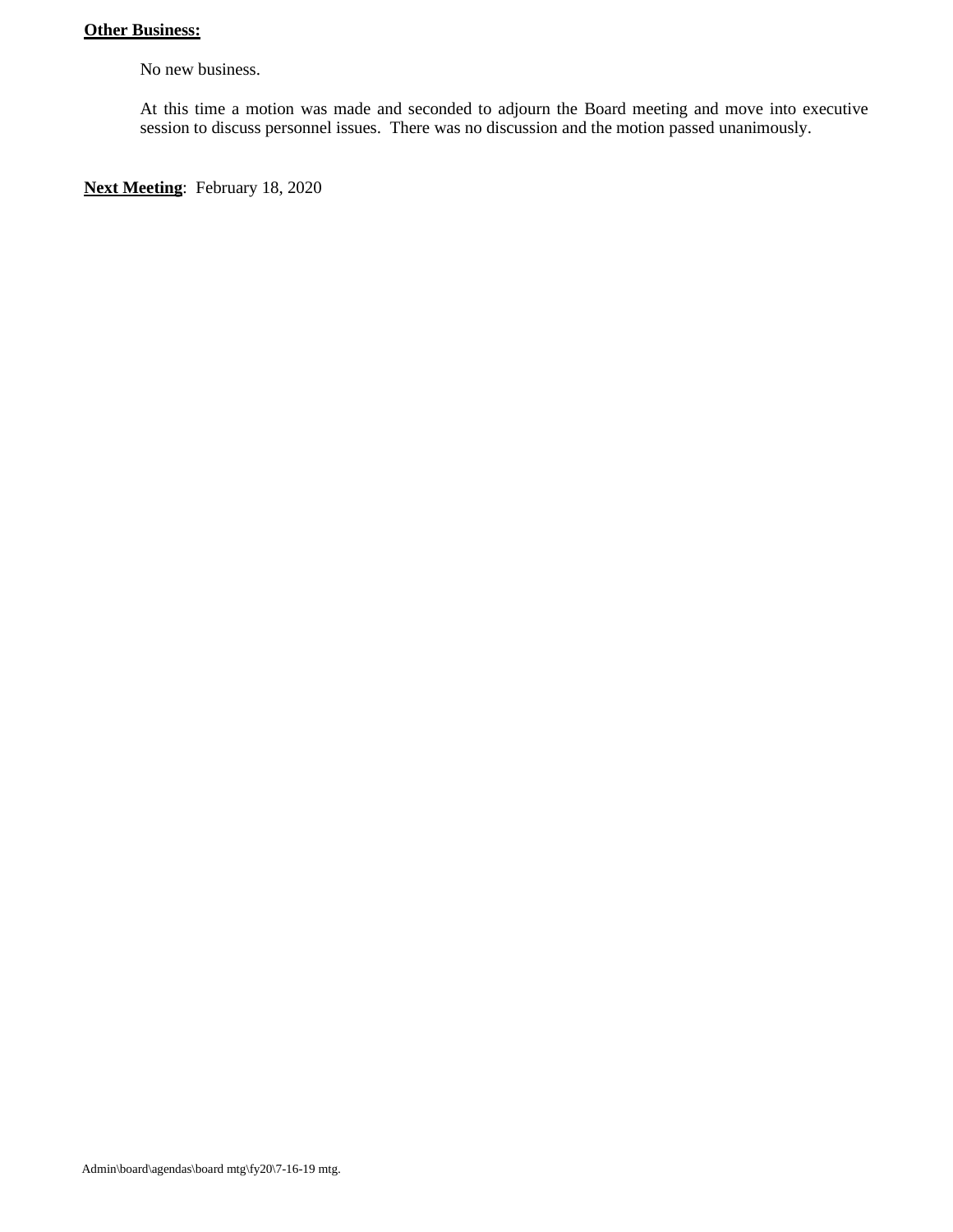

# **BOARD OF DIRECTORS MEETING February 18, 2020 7:45 AM BUP Conference Room**

| 7:45          | <b>Welcome</b> (Debbie Michaels)                                                 |
|---------------|----------------------------------------------------------------------------------|
| 7:45          | <b>Approval of Minutes</b>                                                       |
| $7:45 - 7:55$ | Marketing/Arts & Entertainment (Stephanie Coppula, Jane Fairweather)             |
| $7:55 - 8:00$ | Maintenance (Jeff Oyer)                                                          |
| $8:00 - 8:10$ | <b>Mobility</b> ( <i>Kristen Blackmon</i> )                                      |
| $8:10 - 8:15$ | <b>Financial Report</b><br>Financial Statements - January 31, 2020 (Sarah Wolek) |
| $8:15 - 8:40$ | <b>Executive Director Report (Jeff Burton)</b>                                   |
| $8:40 - 8:50$ | <b>Chairman's Report</b> (Debbie Michaels)<br><b>Committee Updates</b>           |
| $8:50 - 8:55$ | <b>Other Updates/New Business</b>                                                |
| $8:55 - 9:00$ | <b>Executive Session - Personnel</b>                                             |
| 9:00          | <b>Adjourn</b>                                                                   |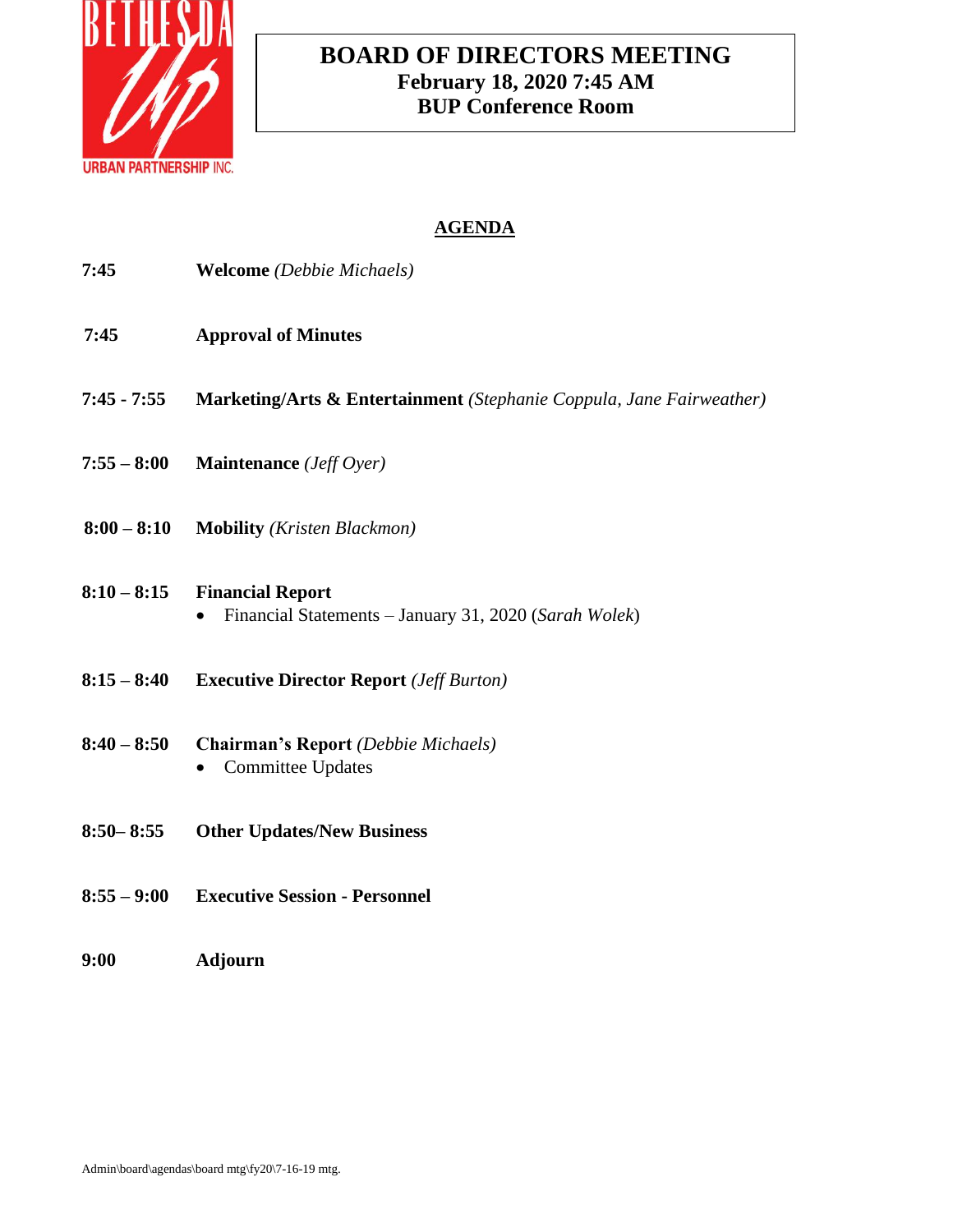# **BETHESDA URBAN PARTNERSHIP, INC. Minutes of the Board of Directors Meeting February 18, 2020**

| <b>Board Members Present:</b> | Debbie Michaels, Jane Fairweather, Sarah Wolek, Robert Donohoe,<br>Andrew Jones, Heather Dhlopolsky, Marian Block, Katya Marin and<br>Brian Wynne |
|-------------------------------|---------------------------------------------------------------------------------------------------------------------------------------------------|
| <b>Staff Present:</b>         | Jeff Burton, Stephanie Coppula, Kristen Blackmon and Jeff Oyer                                                                                    |
| <b>Guests Present:</b>        | Ginanne Italiano – The Greater Bethesda Chamber of Commerce<br>Derrick Harrigan – BCC Regional Services Center                                    |
| <b>Call to Order:</b>         | Meeting called to order at 7:45 a.m. by Debbie Michaels                                                                                           |

# **Minutes:**

Debbie Michaels asked for a motion to approve the minutes from the previous Board meeting. A motion was made and seconded to approve the January 21, 2020 Board of Director's meeting. The motion passed unanimously.

# **Marketing Report:**

Stephanie Coppula reported on upcoming events. Play in a Day will be held this Saturday, Feb.  $22<sup>nd</sup>$  at 8pm at Imagination Stage. Six area theater companies are participating and the event kicks off on Friday, Feb. 21<sup>st</sup> when the writers will get together for their writing instructions.

The Bernard/Ebb Songwriting Awards will be held on Friday evening, March 13<sup>th</sup> at the Bethesda Blues and Jazz Club.

The finalists for the Bethesda Film Fest have been selected and announced.

The RFP for a mural on Garage 35 (Woodmont & Rugby Avenues) has been issued soliciting local artists to submit their designs for this project. A committee will be formed to select the individual who will paint the garage. Jane Fairweather noted that the RFP requested a transportation theme.

An RFP has been issued by the branding committee for BUP's branding project. It will include new logos and has gone out to numerous organizations.

### **Maintenance Report:**

Jeff Oyer reported that winter maintenance activities continue including mostly tree trimming and brick repairs.

As BUP continues to go "Green," the maintenance crew is also working on gum removal in the public right-of-way with a biodegradable solution.

Matt Flack is working on the final designs for the spring flower and plant plantings.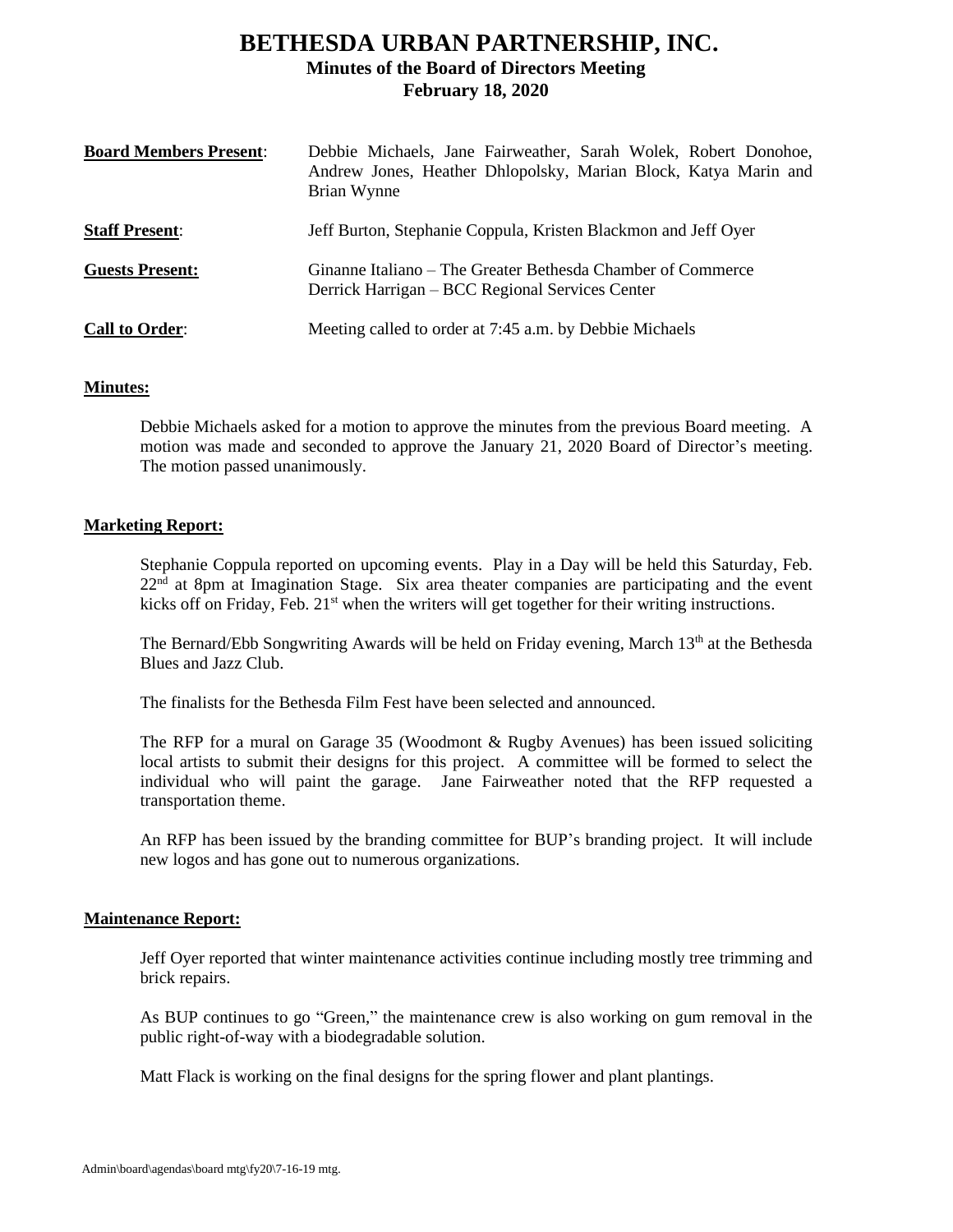The maintenance employees just finished their second round of ESOL and GED training. The majority of the team is in the ESOL program but we have two individuals who are taking classes and working towards obtaining the GED.

Bob Donohoe asked about an article that featured a street light pole that had rusted at the base and fallen on a parked car on Woodmont Avenue. He questioned if there is any proactive steps BUP could take to avoid this issue and identify any potential problems. Jeff Burton noted that BUP has surveyed the poles twice in the past and provided this data to both the County and SHA and they have indicated that the rust is more cosmetic and not structural. J. Burton noted that we can do another survey and pass any data along to these agencies.

### **BTS Report:**

Kristen Blackmon reported that BTS is getting ready to do a crosswalk survey to look for faded striping at all of the crosswalks in the urban district. The report of all faded striping will be sent to DOT. Ken Hartman noted that these should be re-painted immediately once the report goes to DOT and to let him know when the report is sent. J. Burton noted the County was very responsive the last time we sent them a report on this.

K. Blackmon reported that the state has created a context driven document. A representative from the state will be coming to a BTS advisory committee meeting in March to talk about this project. It is basically separating state roads into areas based on density. Bethesda is designated an urban core and the state will look into providing additional infrastructure and enhanced traffic and pedestrian guidelines to increase safety for pedestrians. The county is coordinating with the state on this project also.

#### **Financial Report:**

Sarah Wolek presented the financial report for the seven months ended January 31, 2020 noting that things are looking quite strong financially over the first half of the year and that there is nothing significant to report over what was reported last month. J. Oyer noted that January is quiet from an event and expenditure standpoint. There were larger that normal expenses for repairs and maintenance on the vehicle fleet as we get them ready for spring. The preliminary year end numbers look quite strong. J. Oyer will sit down with the directors to review the projections and map out a plan to present to the Board discussing possible enhancements and programs that can be funded with any remaining dollars.

## **Executive Director Report:**

Jeff Burton reported that the directors took a visit to Glenstone out off of River Road. We visited them because they have a large arts component and also to learn about their sustainability program as BUP continues to go "Green." It was a great visit and we plan to go back in the spring with things are in full bloom. We came away with a lot of good ideas.

J. Burton noted that he and the Commander of the  $2<sup>nd</sup>$  District have been going around together to apartment and condo buildings to do a presentation on BUP and the police department and how we partner together. It's been favorably received and they will also start visiting local homeowner's associations in the near future. This is not only helpful to local residents but it is one more way to inform people about BUP so fewer people can say they have never heard of BUP or know what BUP does.

J. Burton noted that next year is the  $150<sup>th</sup>$  anniversary of the name being changed to Bethesda from Darcey Store. S. Coppula and J. Burton have been asked to sit on a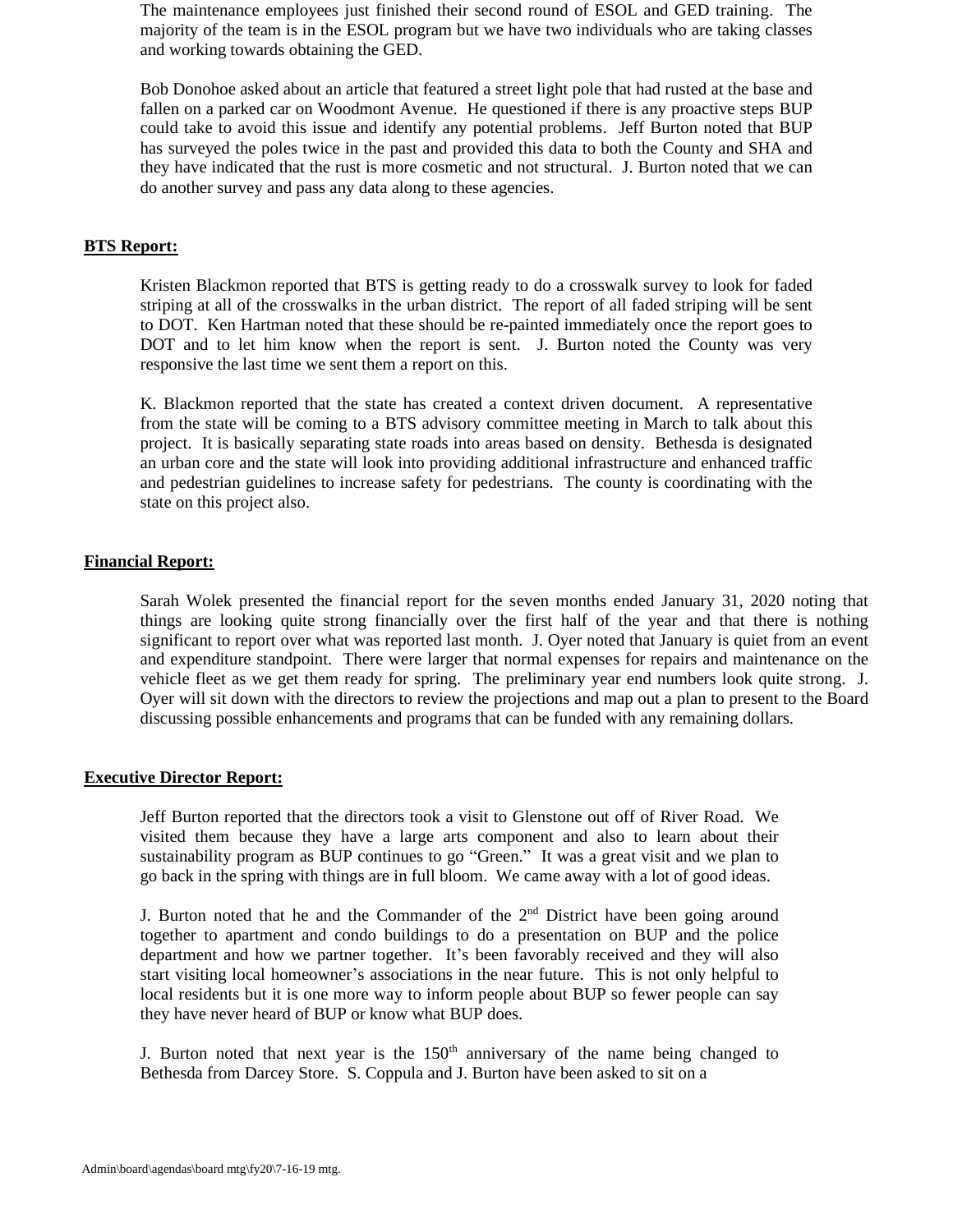committee of the newly formed Bethesda Historical Society to discuss developing an event or events to celebrate this anniversary.

J. Burton noted that staff has been working on an enhancement plan for BUP over the past several months. Each department has been evaluating the programs and events we currently do and looking for ways they could be enhanced or if they should be eliminated if they are no longer productive. We have also been looking for things we don't currently do to see what may make sense to add if staff and funding were available. J. Burton reviewed the entire list with the Board. One of the items is an enhanced summer concert program with nine concerts. Veterans Park has been outgrown so we will be closing a portion of Norfolk Avenue. Funding is needed for a new stage, new fencing and a generator. Jeff Burton asked for approval from the Board for \$25,000 from BUP's reserve to purchase these items. J. Burton also noted that he has secured \$17,500 so far in sponsorship revenue for the actual enhancement of the concerts for professional sound and better entertainment. After a brief discussion a motion was made and seconded to approve \$25,000 from the reserve fund to purchase the indicated items. The motion passed unanimously. J. Burton noted that many of the enhancements will requiring funding and asked for the Boards help to continue to help look for and secure sponsorship for these opportunities. Sarah commented that the enhancement plan was great and thanked the staff for incorporating Board suggestions. She suggested that BUP consider another bucket to be added that would include partnerships. After 25 years BUP should be able to amplify its work by partnering with other local organizations for specific events or activities. Ken Hartman commented that the list was fantastic and suggested dropping them into the strategic plan buckets to make sure we are addressing the priorities of the strategic plan. Robert Donohoe suggested that BUP continue to look at possible electronic ways to address wayfinding in Bethesda. J. Burton noted that this can be done when the electronic kiosks are developed which is getting close to being finished based on information we are receiving.

### **Chairman's Report:**

Debbie Michaels congratulated Katya for becoming the new chair of Western Montgomery Citizens Board.

#### **Other Business:**

No new business.

**Next Meeting**: March 18, 2020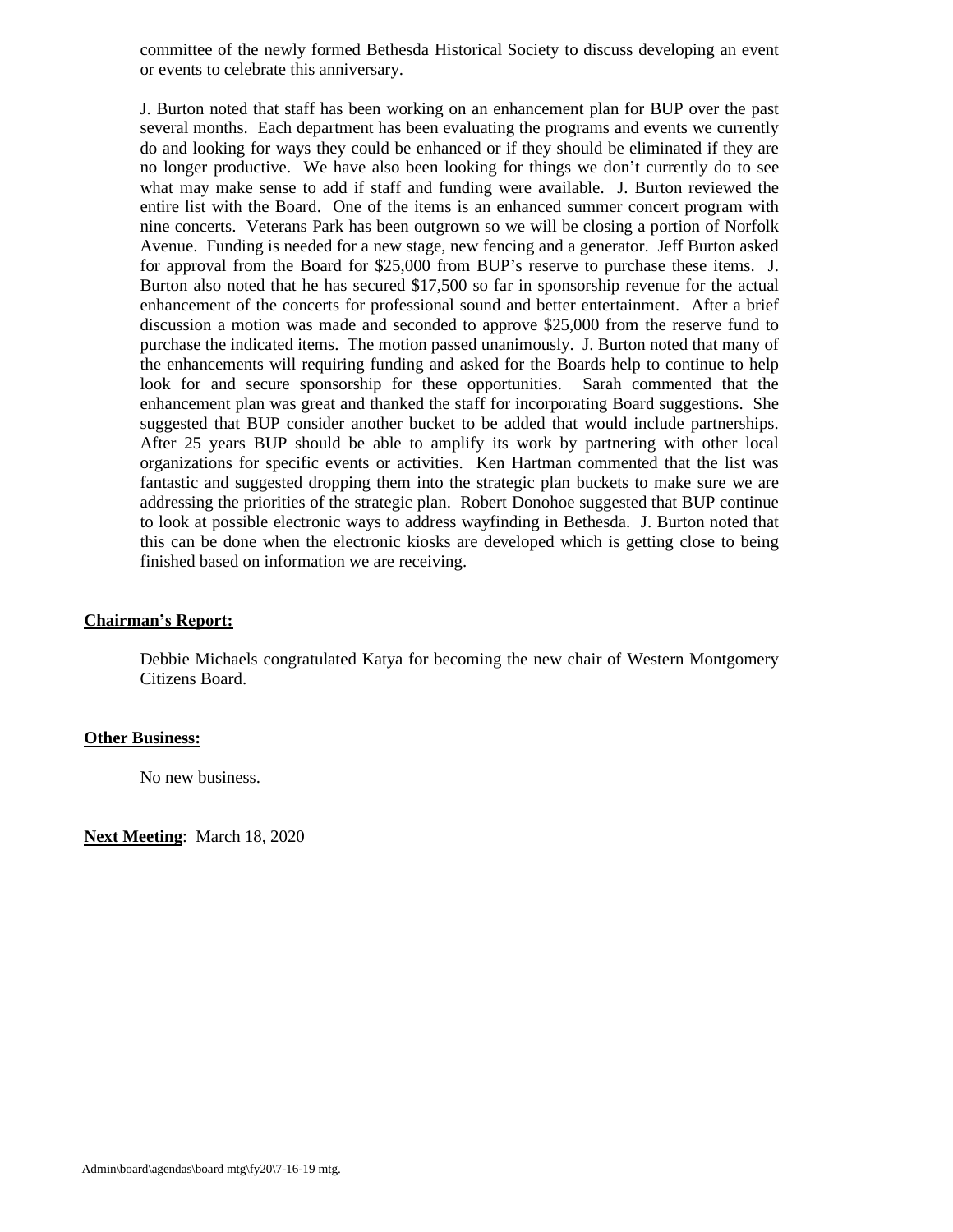

# **BOARD OF DIRECTORS MEETING March 18, 2020 7:45 AM BUP Conference Room**

| 7:45          | <b>Welcome</b> (Debbie Michaels)                                                  |
|---------------|-----------------------------------------------------------------------------------|
| 7:45          | <b>Approval of Minutes</b>                                                        |
| $7:45 - 7:55$ | Marketing/Arts & Entertainment (Stephanie Coppula, Jane Fairweather)              |
| $7:55 - 8:00$ | Maintenance (Jeff Oyer)                                                           |
| $8:00 - 8:10$ | <b>Mobility</b> (Kristen Blackmon)                                                |
| $8:10 - 8:15$ | <b>Financial Report</b><br>Financial Statements - February 29, 2020 (Sarah Wolek) |
| $8:15 - 8:40$ | <b>Executive Director Report</b> (Jeff Burton)                                    |
| $8:40 - 8:50$ | <b>Chairman's Report</b> (Debbie Michaels)<br><b>Committee Updates</b>            |
| $8:50 - 8:55$ | <b>Other Updates/New Business</b>                                                 |
| $8:55 - 9:00$ | <b>Executive Session - Personnel</b>                                              |
| 9:00          | <b>Adjourn</b>                                                                    |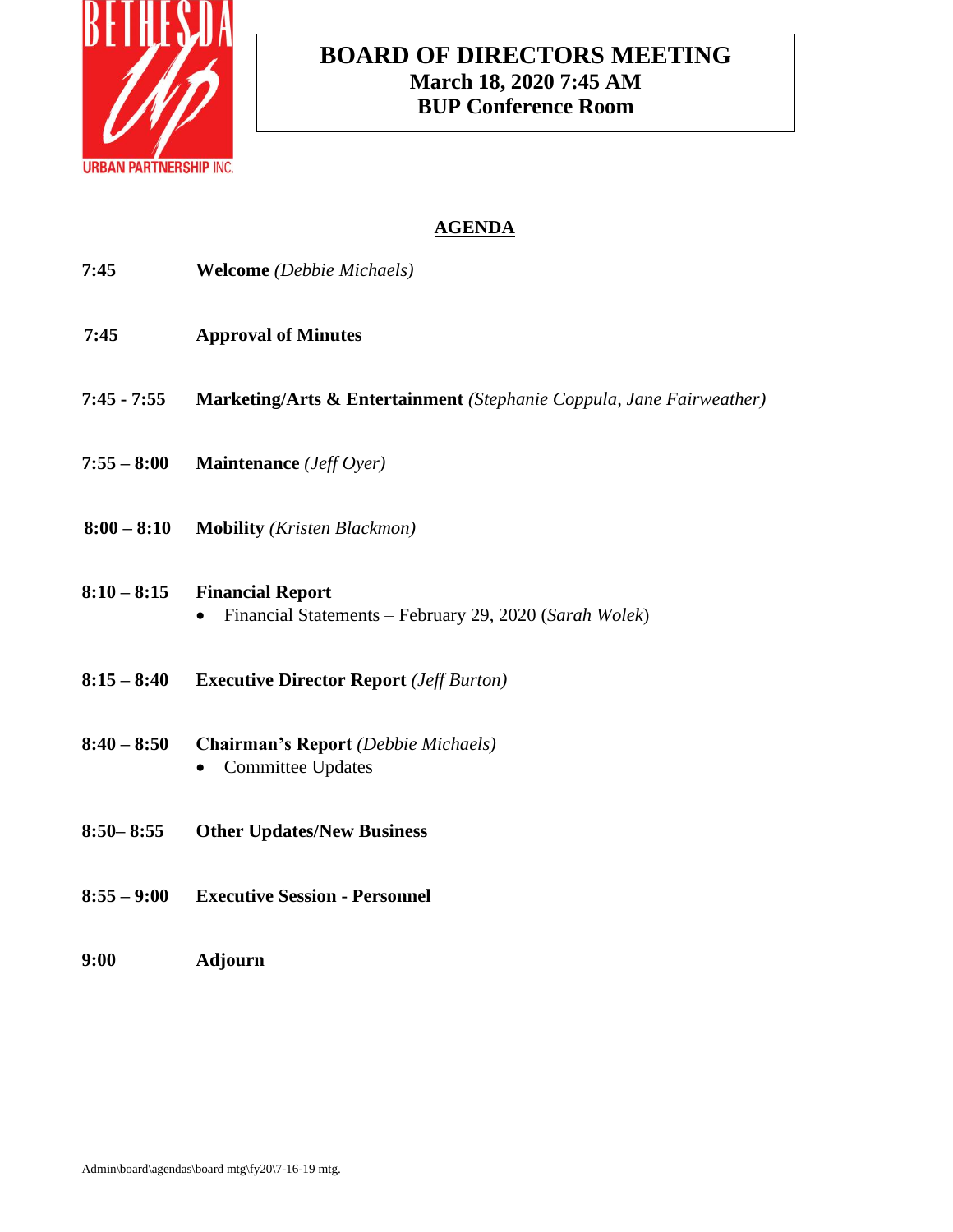

# **BOARD OF DIRECTORS MEETING April 21, 2020 7:45 AM BUP Conference Room**

| 8:30          | <b>Welcome</b> (Debbie Michaels)                                                  |
|---------------|-----------------------------------------------------------------------------------|
| 8:35          | <b>Approval of Minutes</b>                                                        |
| $8:35 - 8:45$ | Marketing/Arts & Entertainment (Stephanie Coppula, Jane Fairweather)              |
| $8:45 - 8:50$ | Maintenance (Jeff Oyer)                                                           |
| $8:50 - 8:55$ | <b>Mobility</b> (Kristen Blackmon)                                                |
| $8:55 - 9:05$ | <b>Financial Report</b><br>Financial Statements - February 29, 2020 (Sarah Wolek) |
| $9:05 - 9:15$ | <b>Executive Director Report</b> ( <i>Jeff Burton</i> )                           |
| $9:15 - 9:25$ | <b>Chairman's Report</b> (Debbie Michaels)<br><b>Committee Updates</b>            |
| $9:25 - 9:40$ | <b>Other Updates/New Business</b>                                                 |
| 9:45          | <b>Adjourn</b>                                                                    |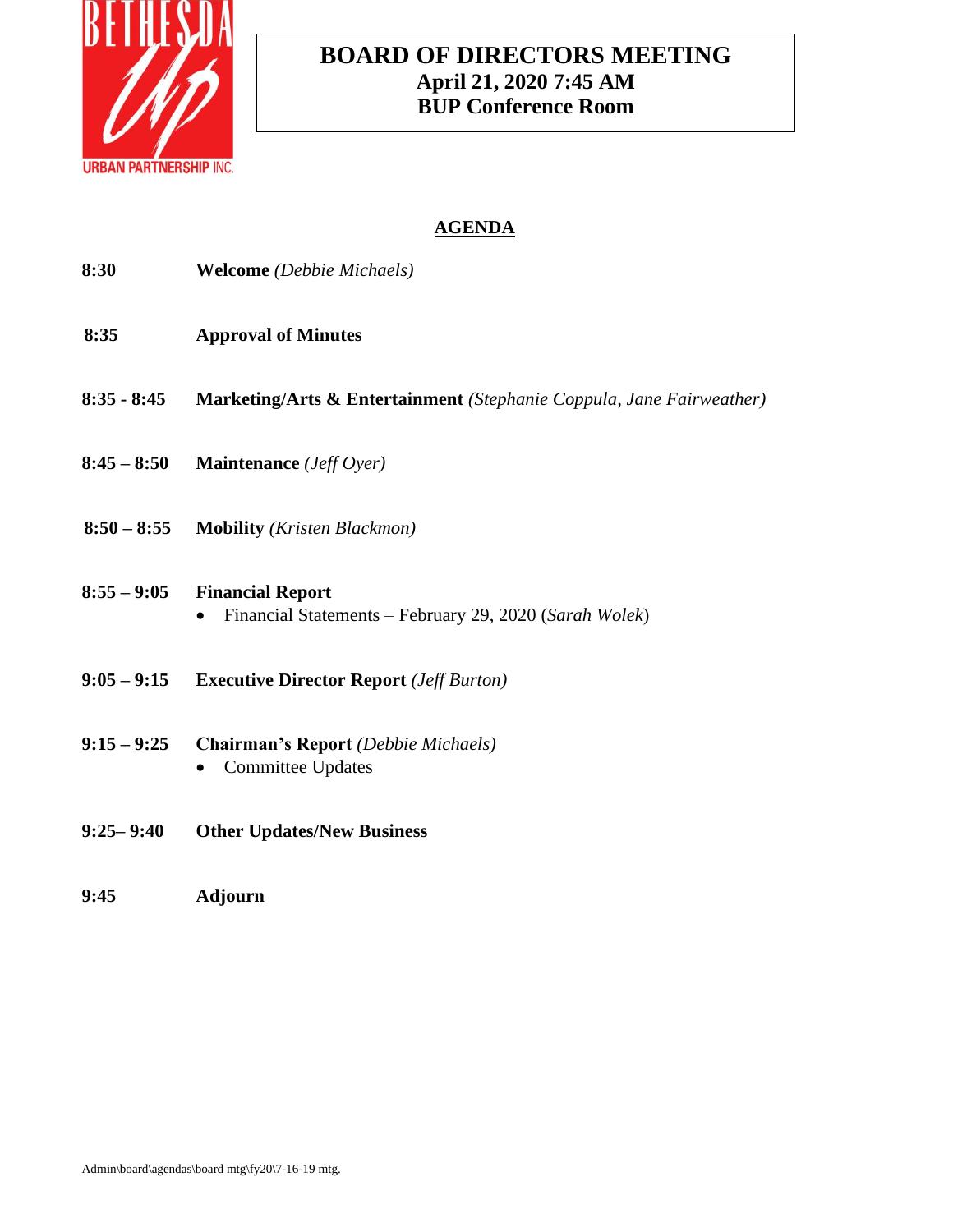# **BETHESDA URBAN PARTNERSHIP, INC. Minutes of the Board of Directors Meeting April 21, 2020**

| <b>Board Members Present:</b> | Debbie Michaels, Greg Rooney, Jane Fairweather, Sarah Wolek, Robert<br>Donohoe, Heather Dhlopolsky, Marian Block, Katya Marin, Brian<br>Wynne and Ken Hartman |
|-------------------------------|---------------------------------------------------------------------------------------------------------------------------------------------------------------|
| <b>Staff Present:</b>         | Jeff Burton, Stephanie Coppula, Kristen Blackmon and Jeff Oyer                                                                                                |
| <b>Guests Present:</b>        | Ginanne Italiano – The Greater Bethesda Chamber of Commerce<br>Derrick Harrigan – BCC Regional Services Center                                                |
| <b>Call to Order:</b>         | Meeting called to order via Zoom at 8:30 a.m. by Debbie Michaels                                                                                              |

# **Minutes:**

Debbie Michaels asked for a motion to approve the minutes from the previous Board meeting. A motion was made and seconded to approve the February 18, 2020 Board of Director's meeting. The motion passed unanimously.

# **Marketing Report:**

Stephanie Coppula reported that all events scheduled for April and May have been cancelled and we are most likely going to cancel June events also. The marketing team has been moving forward with a variety of virtual events and initiatives including Facebook Live concerts which will be starting next week and will continue with at least one per week for the next four or five weeks. Staff has also been conducting online and Instagram quizzes to keep the public engaged and winners are getting gift cards to local restaurants. The main goal is to keep content fresh and the public engaged and informed about what the restaurants, artists and businesses are doing during this time to keep their businesses open and communicate with the public. The team is also sharing a lot of information from the County on all social media platforms. A Board suggestion was to contact restaurants to see if they would be interested in promoting any specials to tie into the Facebook Live concerts. Staff will look into this.

S. Coppula reported that applications are still coming in for the Woodmont/Rugby garage mural. She also shared the new concept for art on the Old Georgetown Road pedestrian bridge. She noted that A&E is working on a new design that will be a thank you to all healthcare and first responder workers.

# **Maintenance Report:**

Jeff Oyer reported that the maintenance team has been working at reduced schedules since March 20. There have been four or five workers during the day to keep up with trash and litter and then work on mulch when they are done with that. There have also been two Ambassador's during afternoon and evenings from Wednesday thru Sunday. Within the last week or so we have brought in a few extra guys once a week for mowing and edging so that does not get out of hand. The team is doing everything it can to avoid public contact and practice social distancing. All employees are working three days per week on average.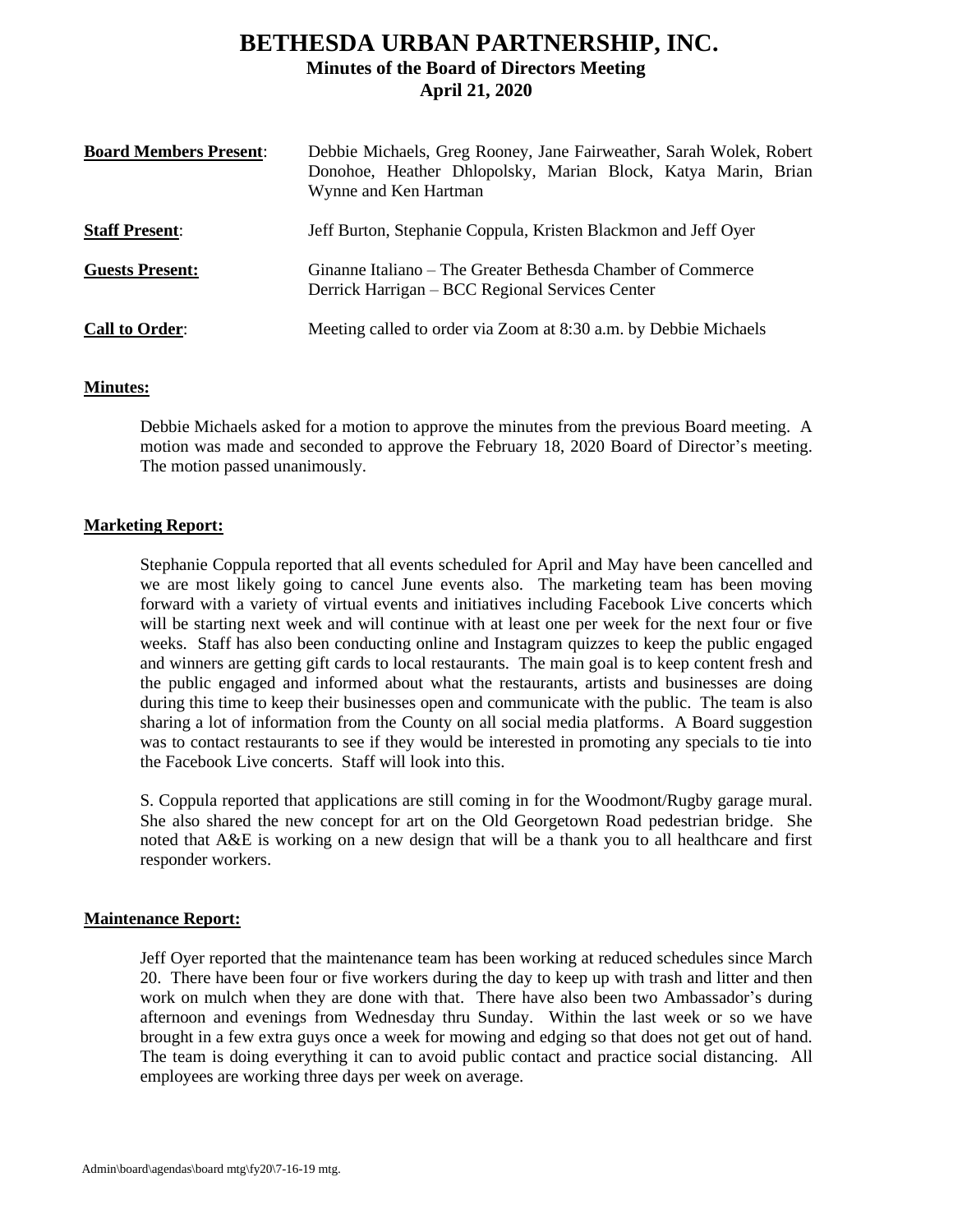Marian Block asked if there is an issue with the public dropping their used masks and gloves on the sidewalk. She has noticed this by both NIH and the Giant. D. Michaels has also noticed it from Walter Reed. J. Burton will reach out to both NIH and NSAB and let them know that this is an issue.

Bob Donohoe asked how often J. Oyer is in contact with the maintenance team in the field. J. Oyer noted that he has a once a week call with Matt Flack and Jose Castro to review things and that he corresponds with M. Flack two or so other days a week either via phone or email. J. Oyer also noted that Jeff Burton stays in contact with that team while he is in the office two days a week.

B. Donohoe noted how important it is to stay in touch to not only stay on top of things buy to also lend support. It is important for key members of staff to stay in touch with those out in the field so they know they are appreciated and have not been forgotten. J. Burton also noted that D. Michaels has regularly been reaching out to staff via either email or phone call and letting them know how much they are appreciated. Staff has mentioned how grateful they are for that. B. Donohoe also suggested looking into producing a short video of staff that would include comments of thanks from either directors or members of the BUP Board. Staff will pursue this idea and come up with a plan.

# **BTS Report:**

Kristen Blackmon reported that BTS did an event early in March at the Metro station where staff handed out hand sanitizer. BTS is attempting to order more to have available for events in the future.

K. Blackmon gave an update on the Purple Line noting construction is moving ahead as scheduled and is 28% complete.

K. Blackmon reported that staff has been working on the Bi-annual report and a draft has been sent to the County for their review.

Staff meets on a regular basis and they continue to participate in numerous online meetings and trainings going on throughout various County departments.

D. Michaels asked about the progress of the crosswalk survey. K. Blackman noted that it had been complete and sent to the County. J. Burton noted that he will reach out to DOT to check on the status of the report.

### **Financial Report:**

J. Oyer noted that the March financial statements are still pretty consistent with the last couple of months with the exception of one item. J. Oyer noted that Arts & Entertainment events revenue is showing a \$27,000 negative variance as of March 31. This is a result of the Fine Arts Festival being moved into June and \$20,000 worth of participant booth refunds have been issued for those that can't make the new date. The other \$7,000 of this negative variance is a due to March rent checks for the various studios not being deposited until April.

As for moving forward for the rest of the fiscal year, how the year ends financially will certainly depend on when things can get back to somewhat normal, especially as it pertains to holding events. All employees and administrative costs continue to be paid. BUP will continue to fulfill its outside contracts and cut back on expenses for events and certain expenses as needed. The biggest unknowns right now are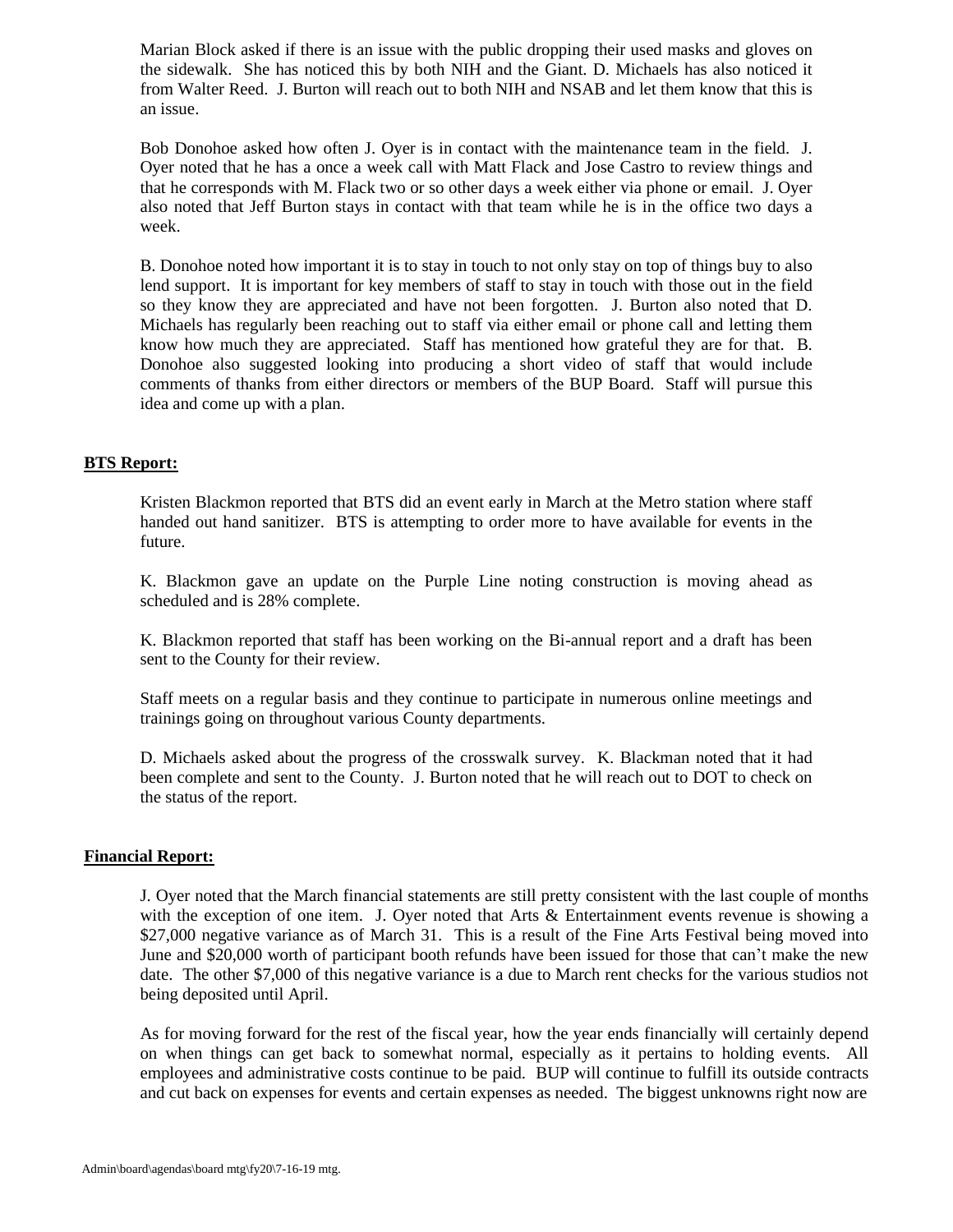whether or not the County will be asking for savings from the FY20 contract, and whether or not the Fine Arts Festival will be completely cancelled. These would have direct impacts on projected revenue for the year. J. Oyer reported that BUP has already returned \$30,000 to the County for April but would not provide any additional savings without prior approval of the Board or Executive Committee. We have already made cuts to flowers, the Local Writer's Showcase, the Events Calendar and Summer Concerts to cover this savings. The continued status of the Fine Arts Festival, Imagination Bethesda and the summer concerts will have a direct impact on expenditures for the remainder of the year. We will continue to monitor all possible scenarios. J. Oyer noted that with all known factors as of today, that BUP is still in a good position to end the year in the black.

Marian Block asked whether not staff was moving forward with expending the \$25,000 from reserves that the Board had approved at the last Board meeting for new fencing, staging and other equipment for our concert series. J. Oyer reported that the fencing had already been ordered and that we were planning on moving forward with the other items. After a brief discussion, it was decided that, under the circumstances, that the prudent decision should be to hold off on any additional purchases from the previous approval.

# **Executive Director Report:**

Jeff Burton reported that he and staff have been very active with IDA and all of their virtual meetings where organizations throughout the country talk about how they are handling issues they are facing and also how they are planning for the future. These meetings have been very informational and a great resource.

J. Burton noted that we have also taken this time for a lot of document review including the BTS Bi-Annual report, BUP's By-Laws and the Employee Handbook.

J. Burton reported that we have received approximately 12 responses from companies for the branding RFP. The bids ranged from \$10,000 - \$75,000. He and Stephanie have been reviewing them and hope to narrow it down to three or four to send out to the branding committee for their review.

J. Burton reported that there is finally a signed franchise agreement between the County and Smart City, the company providing touch screen kiosks throughout the County. The current plan calls for 20 kiosks to be installed within Bethesda. They are in the process of applying for permits for each of those locations. The timetable for the installation of the first kiosk is still unknown.

### **Chairman's Report:**

No report.

# **Other Business:**

No new business.

**Next Meeting**: May 19, 2020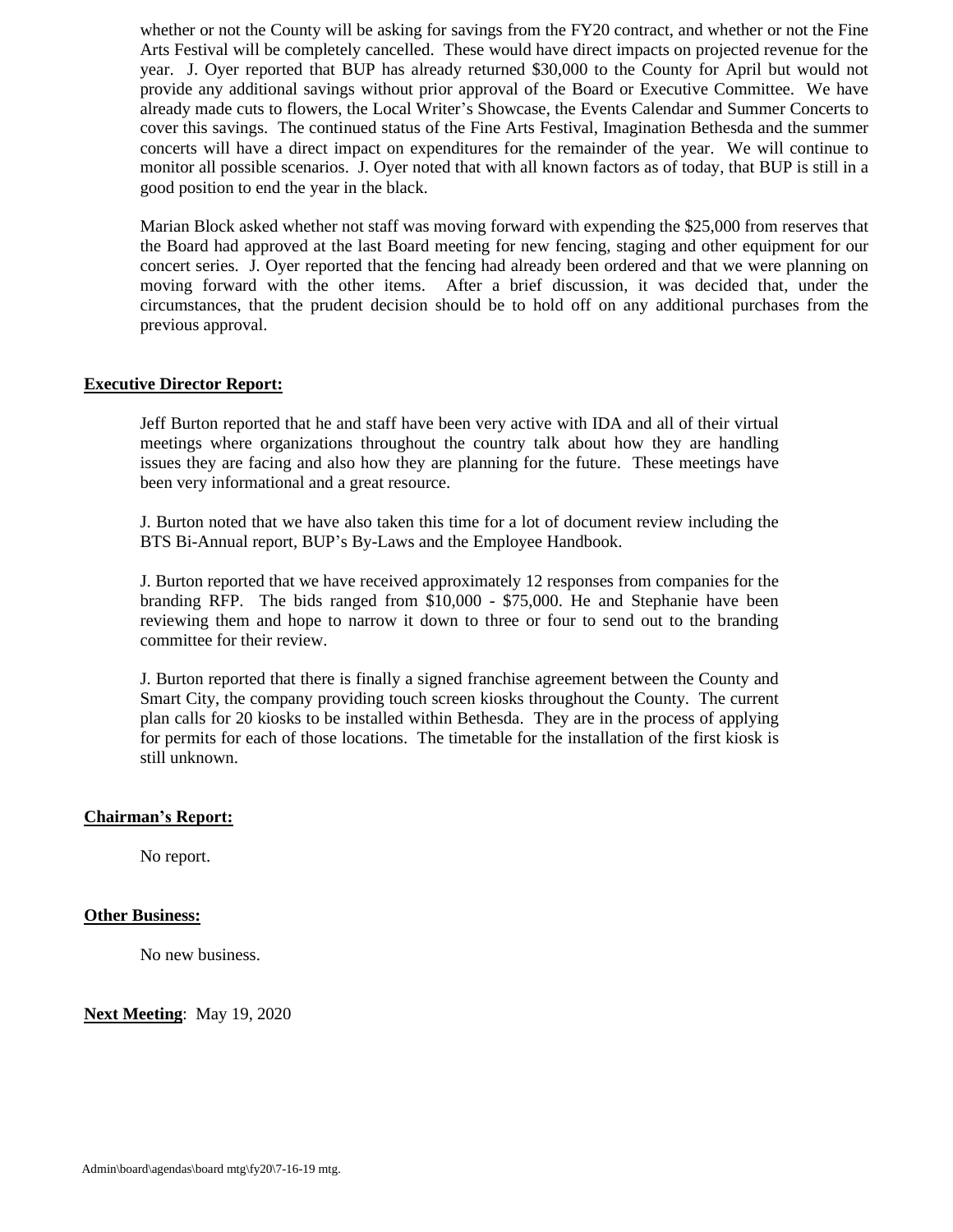

# **BOARD OF DIRECTORS MEETING May 19, 2020 7:45 AM BUP Conference Room**

| 7:45          | <b>Welcome</b> (Debbie Michaels)                                               |
|---------------|--------------------------------------------------------------------------------|
| 7:45          | <b>Approval of Minutes</b>                                                     |
| $7:50 - 7:55$ | Marketing/Arts & Entertainment (Stephanie Coppula, Jane Fairweather)           |
| $7:55 - 8:00$ | <b>Maintenance</b> ( <i>Jeff Oyer</i> )                                        |
| $8:05 - 8:10$ | <b>Mobility</b> ( <i>Kristen Blackmon</i> )                                    |
| $8:10 - 8:15$ | <b>Financial Report</b><br>Financial Statements - April 30, 2020 (Sarah Wolek) |
| $8:15 - 8:25$ | <b>Executive Director Report</b> ( <i>Jeff Burton</i> )                        |
| $8:25 - 8:30$ | <b>Chairman's Report</b> (Debbie Michaels)<br><b>Committee Updates</b>         |
| $8:30 - 9:00$ | <b>Councilmember Andrew Friedson</b>                                           |
| 9:00          | <b>Adjourn</b>                                                                 |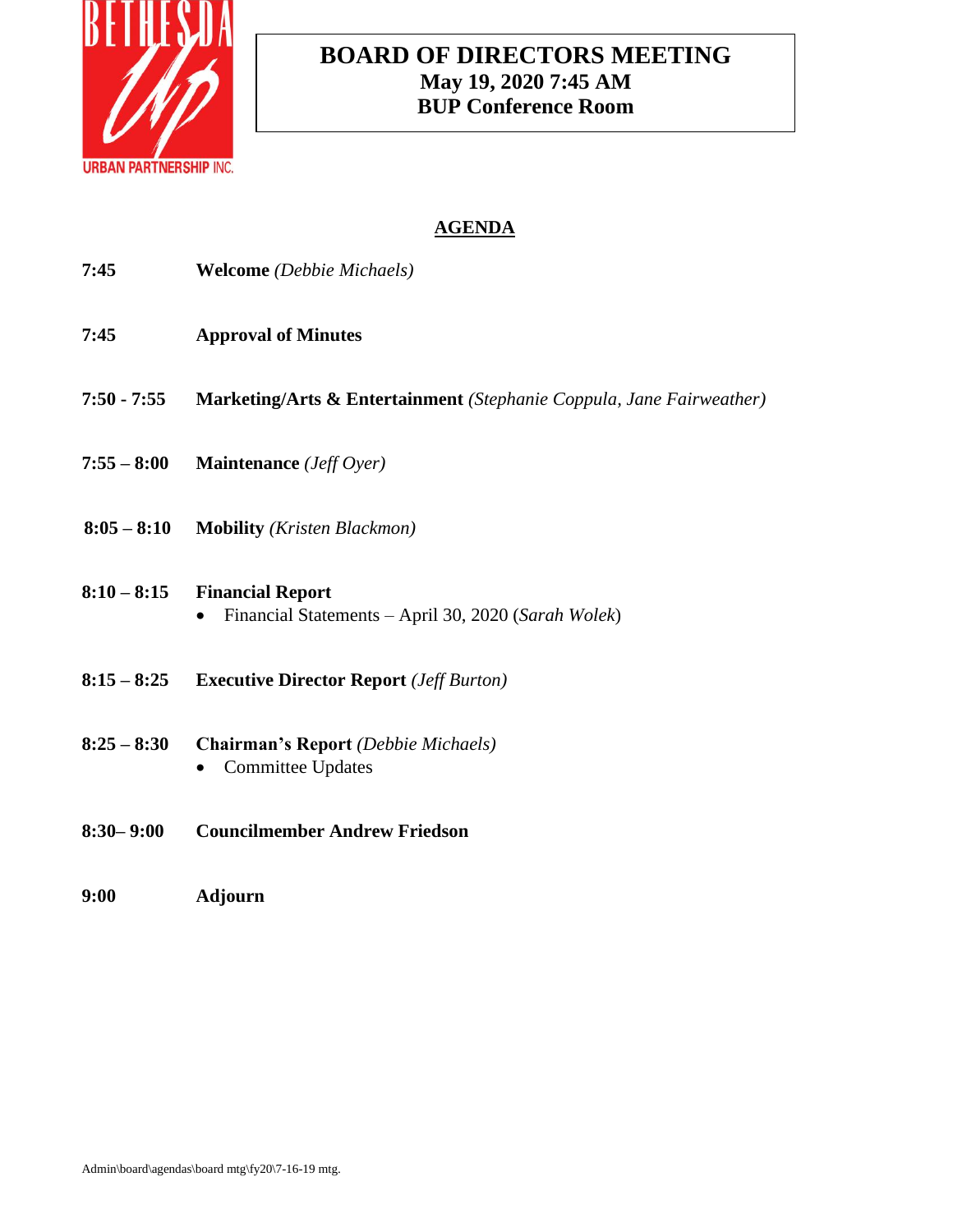# **BETHESDA URBAN PARTNERSHIP, INC. Minutes of the Board of Directors Meeting May 19, 2020**

| <b>Board Members Present:</b> | Debbie Michaels, Greg Rooney, Jane Fairweather, Sarah Wolek, Robert<br>Donohoe, Andrew Jones, Marian Block, Katya Marin, Brian Wynne and<br>Ken Hartman                        |
|-------------------------------|--------------------------------------------------------------------------------------------------------------------------------------------------------------------------------|
| <b>Staff Present:</b>         | Jeff Burton, Stephanie Coppula, Kristen Blackmon and Jeff Oyer                                                                                                                 |
| <b>Guests Present:</b>        | Ginanne Italiano – The Greater Bethesda Chamber of Commerce<br>Derrick Harrigan – BCC Regional Services Center<br>Cindy Gibson – Chief of Staff, Councilmember Andrew Friedson |
| <b>Call to Order:</b>         | Meeting called to order via Zoom at 7:45 a.m. by Debbie Michaels                                                                                                               |

## **Minutes:**

Debbie Michaels asked for a motion to approve the minutes from the previous Board meeting. A motion was made and seconded to approve the April 21, 2020 Board of Director's meeting. The motion passed unanimously.

## **Marketing Report:**

Stephanie Coppula reported that the marketing team has been working on some virtual events. Facebook Live concerts started a few weeks ago, and there will be a virtual poetry reading as part of the Local Writer's Showcase in the next few weeks. The Film Fest will also be held virtually and will be held sometime in late June. The team is also sending out a weekly email about other virtual events that are being held by other organizations throughout Bethesda. All June events have now been cancelled.

S. Coppula reported that they are working closely with restaurants and sending out a lot of information via social media with chef demonstrations in Instragram and information regarding which restaurants are open and providing curbside pickup.

S. Coppula reported that the public arts installation on the pedestrian bridge on old Georgetown Road thanking our frontline workers has received a lot of good press. The next public art project will be the mural on the Woodmont Avenue/Rugby Avenue garage. Approximately 50 artists have submitted designs and a committee will be put together to select the design.

# **BTS Report:**

Kristen Blackmon reported that BTS has been communicating with all of their employer contacts about monies that have become available via County grants and also about money being made available for telecommuting grants.

BTS put together a telecommuting bingo game that went really well and they hope to do more. Prizes were given to the winners.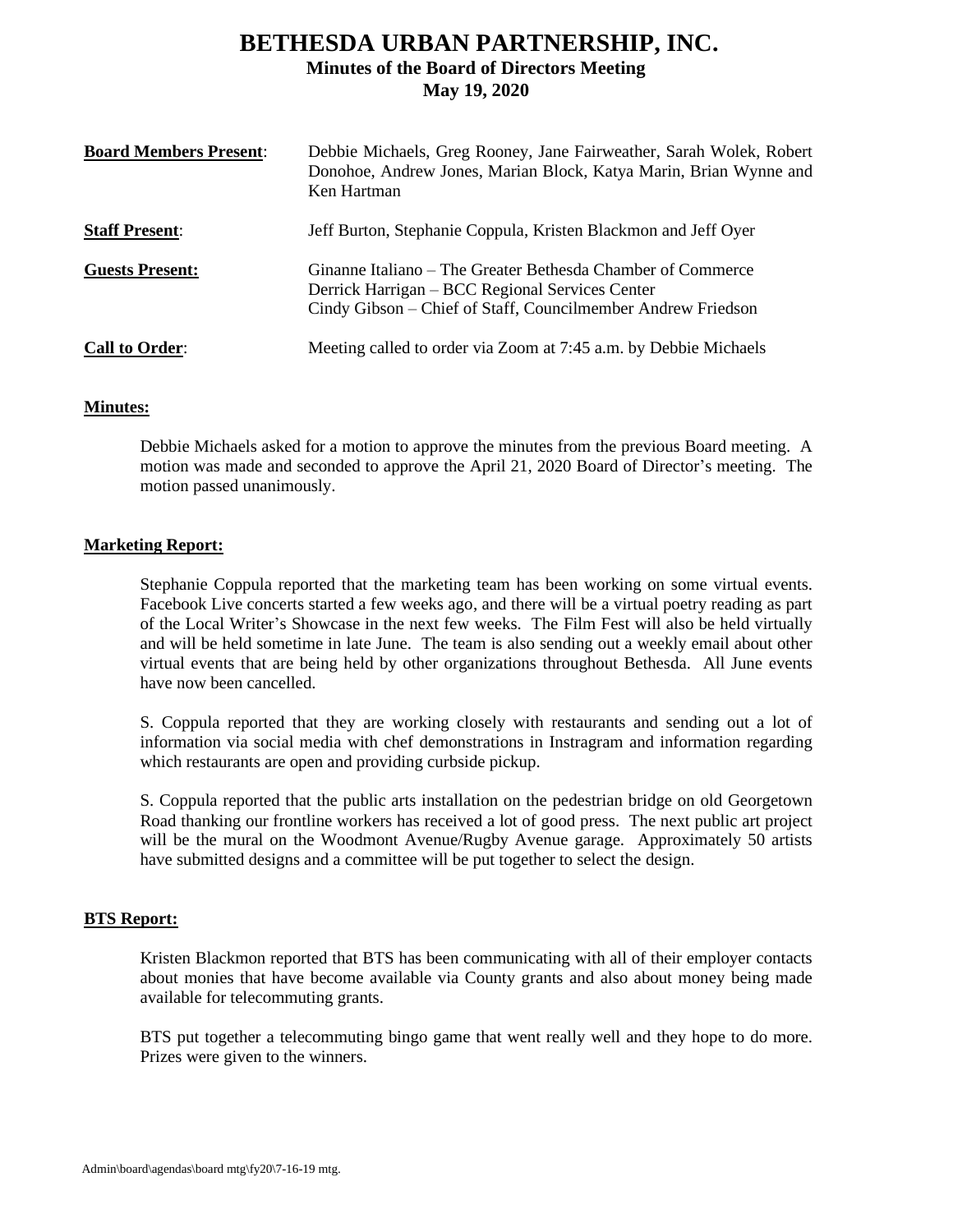BTS held their advisory committee meeting last week and there was an update provided on the County's Vision Zero program which appears to be moving along nicely. A map was provided in the Board packet about upcoming projects for this plan.

## **Maintenance Report:**

Jeff Oyer reported that the spring work is in full swing with mowing, weeding and mulching. Trash removal, street sweeping and litter collection also continues to be taken care of. The spring flowers for the gateways and planters have been ordered and should begin to be planted in the next week or two. Tree replacement will begin shortly.

J. Oyer reported that the maintenance team was beginning to fall a little behind so yesterday we went back to a full crew working 40 hours per week. There will be overtime on an as needed basis.

## **Financial Report:**

Jeff Oyer noted that the April financial statements are still pretty consistent with the last couple of months and things look good through April 30. BUP has not been requested to provide any additional savings over what was provided in April. J. Oyer reviewed the variances that were highlighted on the financial statements. J. Oyer noted that the Fine Arts Festival has been cancelled and will show a negative variance in revenue of over \$65,000. This will be offset somewhat by a corresponding saving in expenses of close to \$50,000. It was also noted that no rent is being collected from any artists in April and May.

### **Executive Director Report:**

Jeff Burton reported that we had a Director's call with the Kiosk company. Their target installation date is this fall. We are working with them to design the skin. We are also finalizing the 20 locations for the downtown.

J. Burton noted that another big project going on is the planning for the reopening of Bethesda which consists of two tracks. We are working with DOT on a plan to close streets in Bethesda so BUP can provide outdoor seating for restaurant customers. Portions of Norfolk Avenue and Woodmont Avenue are currently being looked at. The second track is the business assistance side. We are working with Street Sense on a plan to provide assistance to restaurants. The first thing will be a webinar to help restaurants develop a reopening plan. BUP is also working with the Chamber, Bethesda Cares, and the police to apply for a local grant to secure funds to provide some direct consulting to downtown businesses to assist with their reopening. J. Burton also noted that the marketing team is working on a marketing plan to promote the reopening when it occurs.

### **Special Presentation – Councilmember Andrew Friedson**

At this time Debbie Michaels welcomed and introduced County Councilmember Andrew Friedson. Councilmember Friedson gave an update on the County's and specifically the Council's recent activities during COVID-19. These updates included working on the FY21 budget, COVID-19 response including a number of financial aid programs and grants to small businesses. He also reviewed how and when he sees Phase I beginning and being implemented. Councilmember Friedson discussed these issues and then took a few questions from the Board.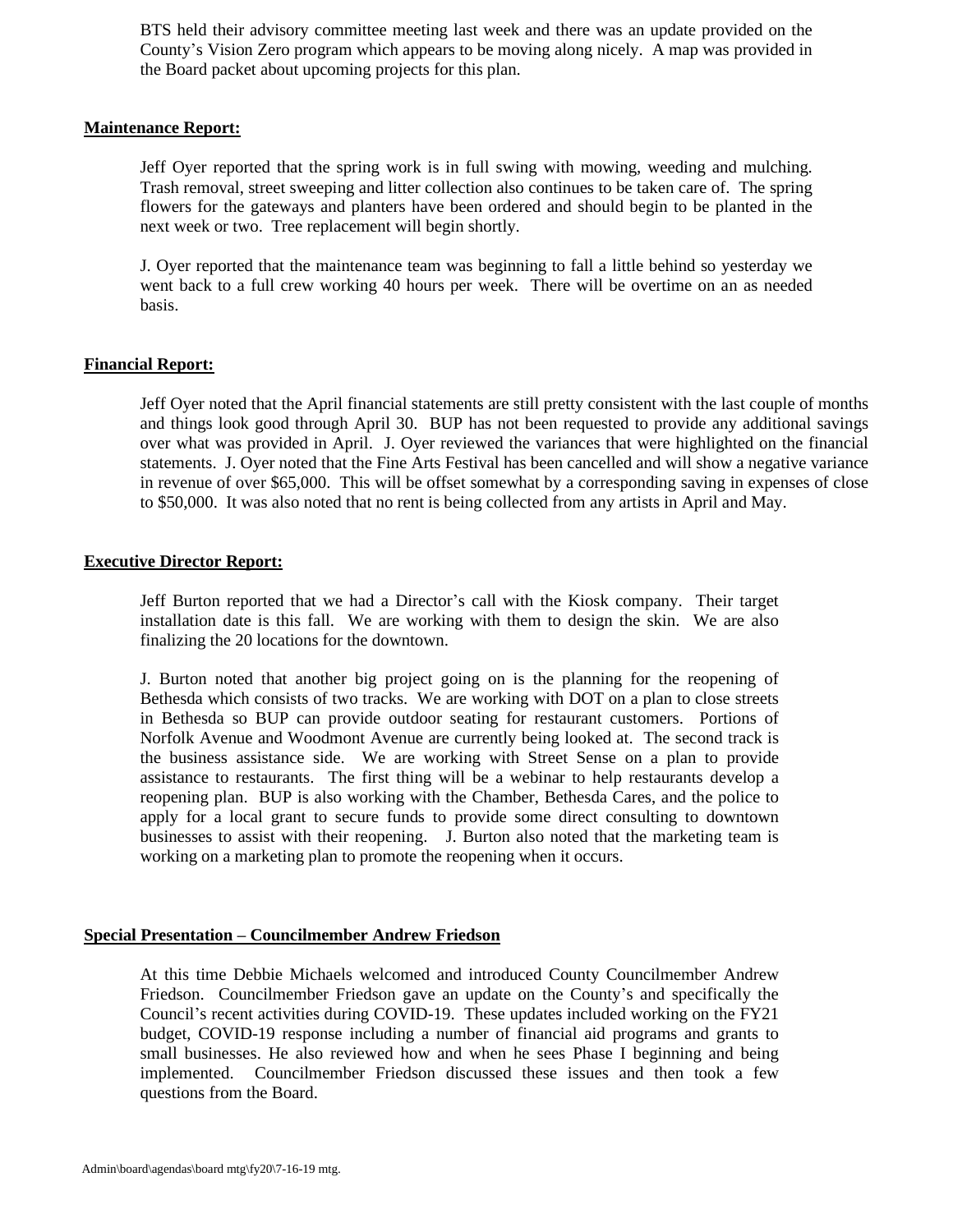# **Chairman's Report:**

Debbie Michaels noted that Jeff Oyer has finished incorporating all of the Board's comments on the revised by-laws and is now ready to forward them to the County attorney for review. Based on the current situation there is no timeframe as to when we will receive those comments. Greg Rooney suggested adding more language on holding video meetings to the meetings sections of the by-laws. Jeff O. will add the appropriate language.

Debbie Michaels reported that she has established a nominating committee for the election of BUP's FY21 officers. Those on the committee will be herself, Robert Donohoe and Marian Block. The committee will be meeting this Thursday to discuss and will bring a slate of officers to the June meeting.

# **Other Business:**

G. Rooney suggested that since we are now meeting online that we make sure we make more of an effort to advertise our meetings so that anyone from the public who would like to participate is aware of the meetings and has a chance to join. Staff will work on that.

**Next Meeting**: June 16, 2020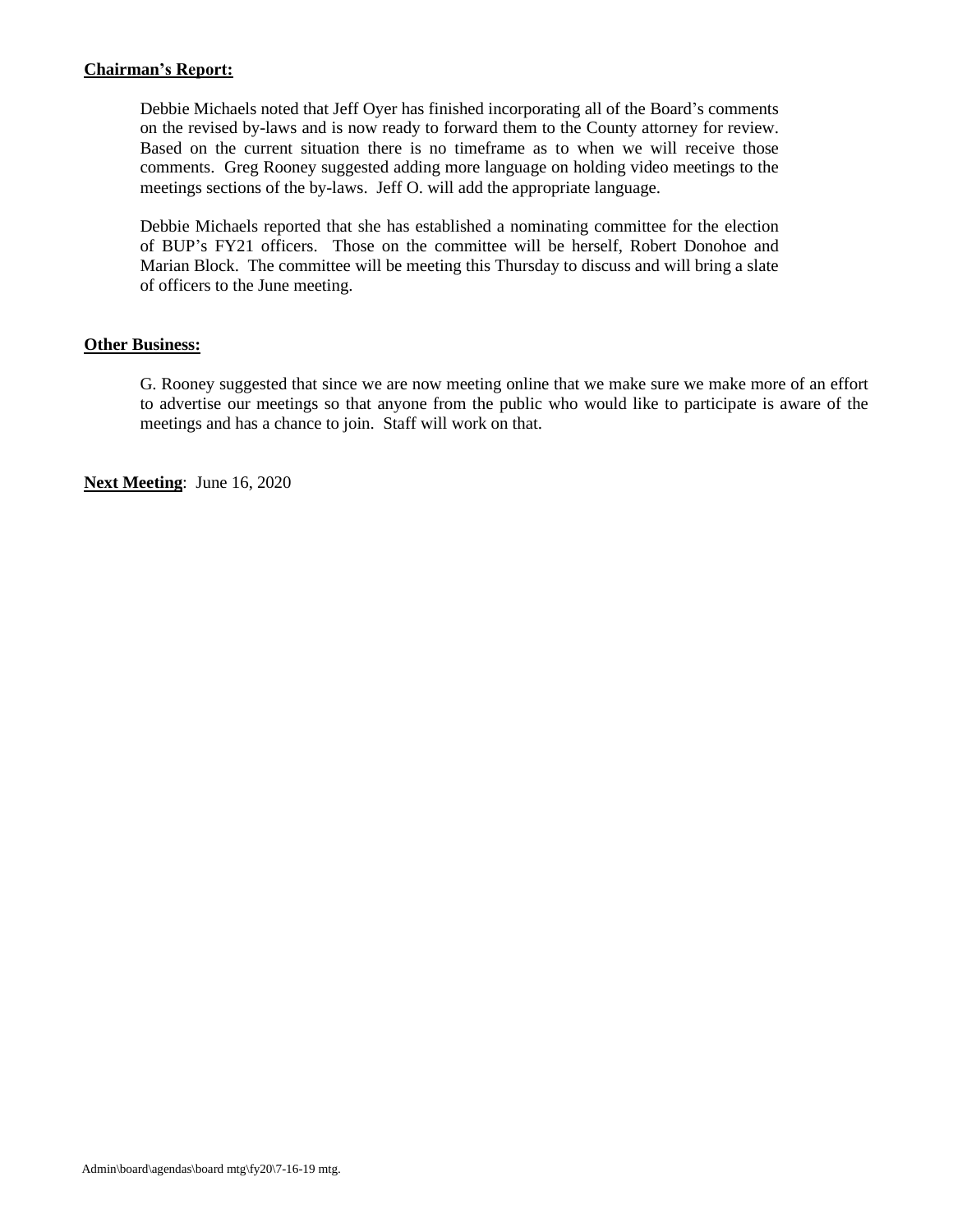

# **BOARD OF DIRECTORS MEETING June 16, 2020 7:45 AM BUP Conference Room**

| 7:45          | <b>Welcome</b> (Debbie Michaels)                                                               |
|---------------|------------------------------------------------------------------------------------------------|
| 7:45          | <b>Approval of Minutes</b>                                                                     |
| $7:50 - 7:55$ | <b>Marketing/Arts &amp; Entertainment</b> (Stephanie Coppula, Jane Fairweather)                |
| $7:55 - 8:00$ | <b>Maintenance</b> ( <i>Jeff Oyer</i> )                                                        |
| $8:05 - 8:10$ | <b>Mobility</b> ( <i>Kristen Blackmon</i> )                                                    |
| $8:10 - 8:20$ | <b>Financial Report</b><br>Financial Statements - May 31, 2020 (Sarah Wolek, Jeff Oyer)        |
| $8:20 - 8:35$ | <b>Executive Director Report</b> ( <i>Jeff Burton</i> )                                        |
| $8:35 - 8:45$ | Chairman's Report (Debbie Michaels)<br><b>Committee Updates</b><br><b>Election of Officers</b> |
| $8:45 - 9:00$ | <b>Other Business</b>                                                                          |
| 9:00          | Adjourn                                                                                        |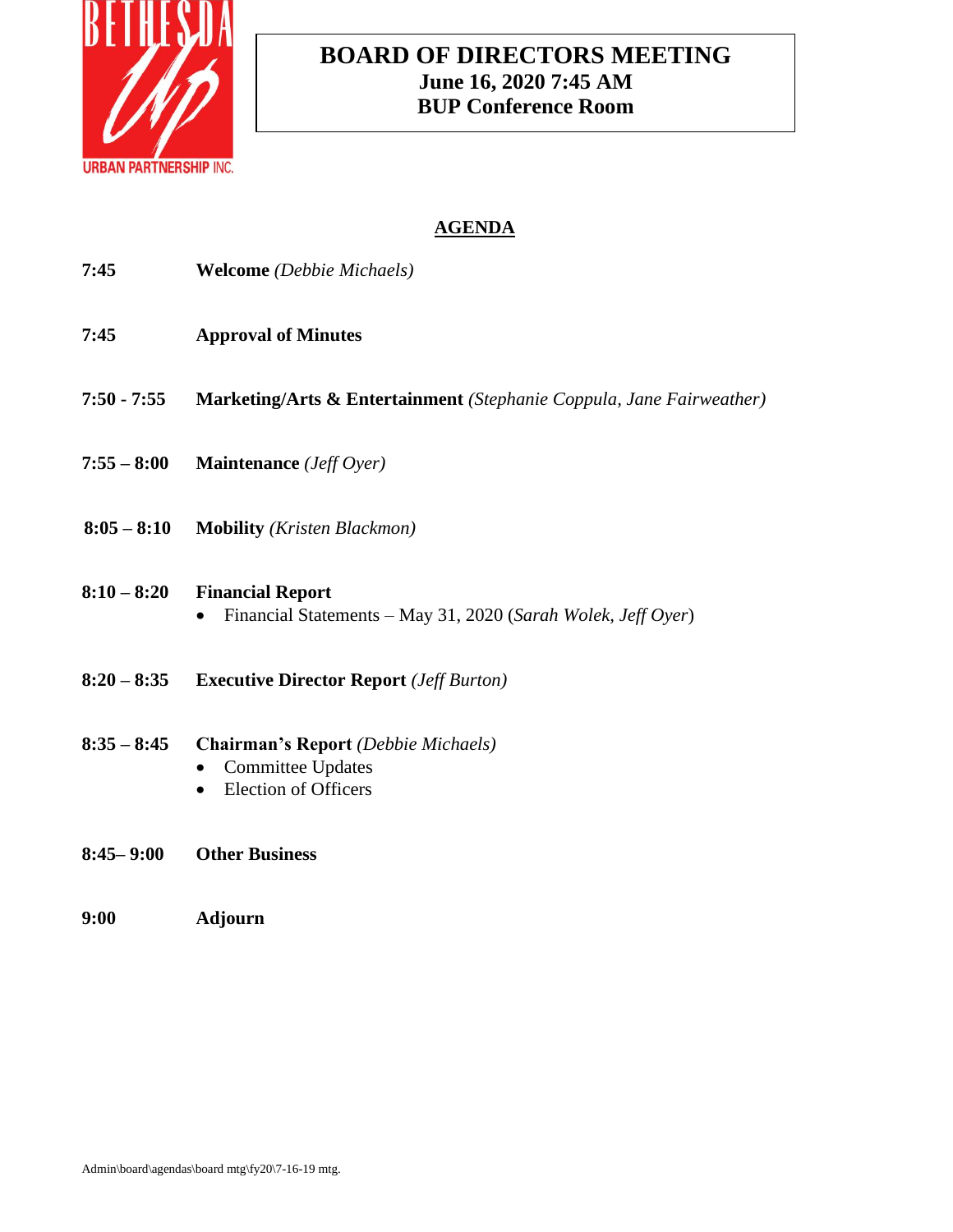# **BETHESDA URBAN PARTNERSHIP, INC. Minutes of the Board of Directors Meeting June 16, 2020**

| <b>Board Members Present:</b> | Debbie Michaels, Greg Rooney, Jane Fairweather, Sarah Wolek, Robert<br>Donohoe, Marian Block, Katya Marin, Heather Dlhopolsky, Brian<br>Wynne and Ken Hartman |
|-------------------------------|---------------------------------------------------------------------------------------------------------------------------------------------------------------|
| <b>Staff Present:</b>         | Jeff Burton, Stephanie Coppula, Kristen Blackmon and Jeff Oyer                                                                                                |
| <b>Guests Present:</b>        | Ginanne Italiano – The Greater Bethesda Chamber of Commerce<br>Derrick Harrigan – BCC Regional Services Center                                                |
| <b>Call to Order:</b>         | Meeting called to order via Zoom at 7:50 a.m. by Debbie Michaels                                                                                              |

## **Minutes:**

Debbie Michaels asked for a motion to approve the minutes from the previous Board meeting. A motion was made and seconded to approve the minutes for the May 19, 2020 Board of Director's meeting. The motion passed unanimously.

## **Marketing Report:**

Stephanie Coppula reported that we had our first virtual poetry reading as part of the Local Writer's Showcase and received great feedback. The Bethesda Film Fest has been moved online and people can now view all of the selected films. After a couple of weeks there will be a virtual  $\Omega \& A$  with the filmmakers and everyone is invited to join this session. We also have local chefs taking over our Instagram each week doing live cooking demonstrations.

S. Coppula reported that the Arts & Entertainment Board has selected a couple of finalists for the Garage 35 mural. There is a meeting later this week with the County to get their feedback and hopefully make a final decision by the end of the month.

The marketing team is working with the maintenance team to get the Bethesda Streetery up and running. There has been a signification amount of promotion with some of the most "likes" we have ever had on social media as well as radio and digital media coverage. We have been on almost every local TV station and several chefs have also been interviewed.

# **Maintenance Report:**

Jeff Oyer reported that the spring flower installation in the medians and planters has been completed and looks great. Other spring work continues with mowing, weeding and mulching. The spring tree replacement will begin shortly. We are waiting on a final estimate for sidewalk repairs.

J. Oyer reported that the maintenance team and the Ambassadors are very involved with the Streetery. They are setting up and tearing down on a daily basis. The Ambassadors work there every Wednesday – Sunday and members of the maintenance team are picking up additional shifts on Monday and Tuesdays and also on weekends when the Streetery is busier.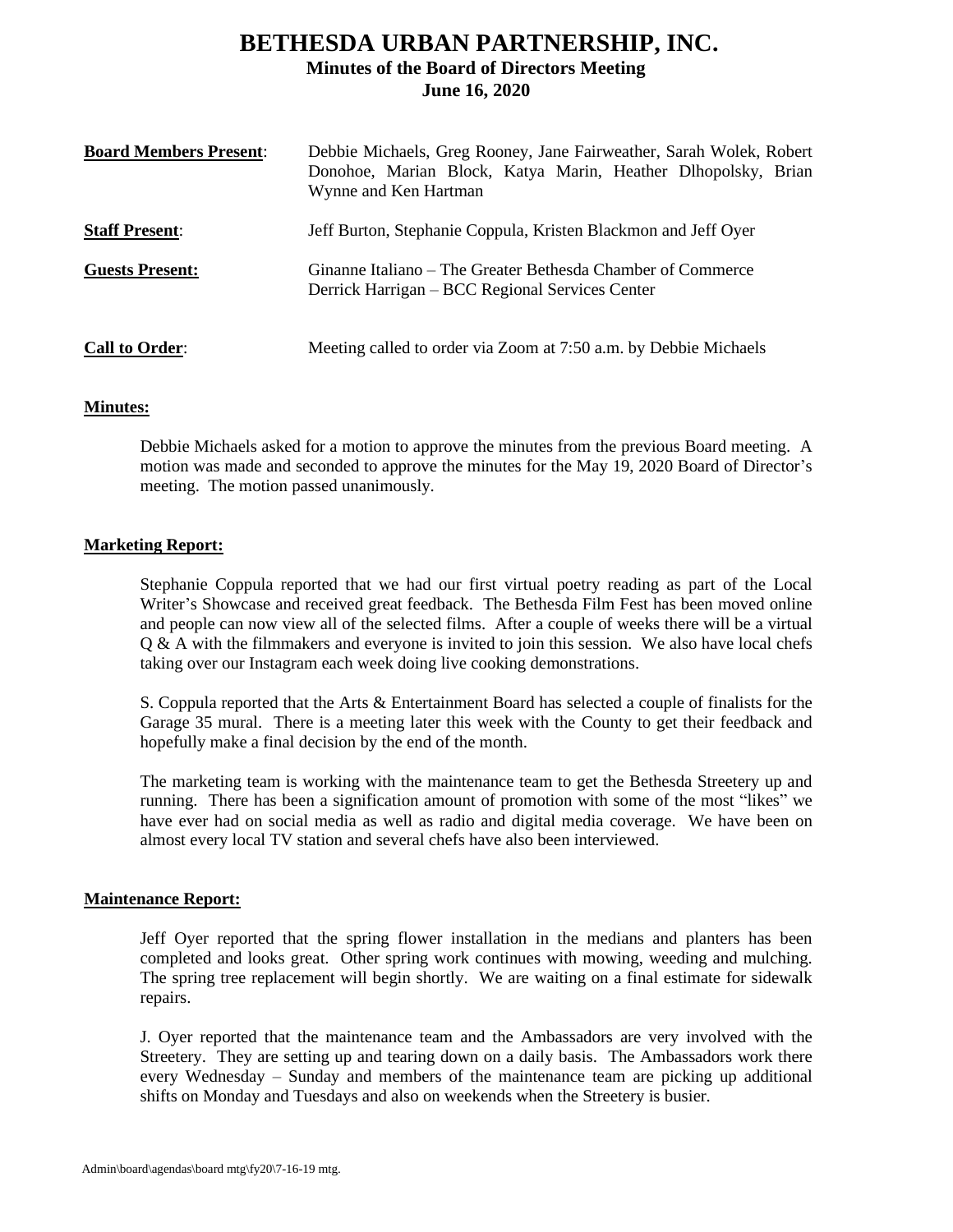## **BTS Report:**

Kristen Blackmon reported that BTS conducted a telework Bingo game for Bethesda employees which was very well received. Winners received gift cards and the plan is to do it again in the near future.

K. Blackmon gave a brief overview of the new County Growth Policy and how it will impact BTS and Bethesda. A summary of the Bethesda Downtown Plan Annual Monitoring Report that was just released was also provided.

K. Blackmon reported that the Circulator began operating again on a modified schedule. The hours have been reduced slightly from a typical schedule and there are only two buses running on the route instead of three. The route has also changed slightly on a temporary basis because of the Streetery on Woodmont Avenue.

# **Financial Report:**

Jeff Oyer noted that the May financial statements are still pretty consistent with the last couple of months and things look good through May 31. J. Oyer reviewed the variances that were highlighted on the financial statements. The cancellation of the Fine Arts Festival has resulted in a revenue shortfall of \$65,000. There were also savings in expenses of \$48,000 so the \$5,000 surplus budgeted for the event ended up being a \$15,000 loss. There is also a revenue shortfall in the artist studios rent as we did not charge rent for April and May and are now scheduled to charge half rent for the foreseeable future. All of the expense variances have been discussed in the past and the year is still expected to end in the black. J. Oyer noted that although there have been substantial savings due to the elimination or scaling back of certain events, those expenses have been somewhat offset by the Streetery which current projections show will cost approximately \$40,000 by the end of June.

### **Executive Director Report:**

Jeff Burton reported that the By-Laws had been sent to the County Attorney and we have received his feedback. The comments were very basic and suggested really no changes to any substantial revisions to our draft. There were a few questions and suggested changes that we can agree with. Directors have also been working on some revisions to the Employee Handbook. We will also forward that to the County Attorney for their review when our revisions are complete.

J. Burton reported that the businesses and especially the restaurants have been overwhelmingly thrilled with what the Streetery has done for their business. Many restaurants are telling us that their sales have increased by 75% - 100% since the Streetery opening over what they had been over the last couple of months. The feedback from the community has also been unbelievably positive.

We have partnered with Street Sense for them to conduct a webinar for local restaurants to help them with their reopening plans that is scheduled for June 23. There will be a toolkit that restaurants will have access to after the webinar.

J. Burton reported that site preparation will begin in August for the County's first digital kiosks targeting the first installations for sometime in September.

J. Burton noted that this is Debbie Michael's last meeting as Chair of the BUP Board. J. Burton expressed his appreciation on behalf of himself and the staff noting that the work she